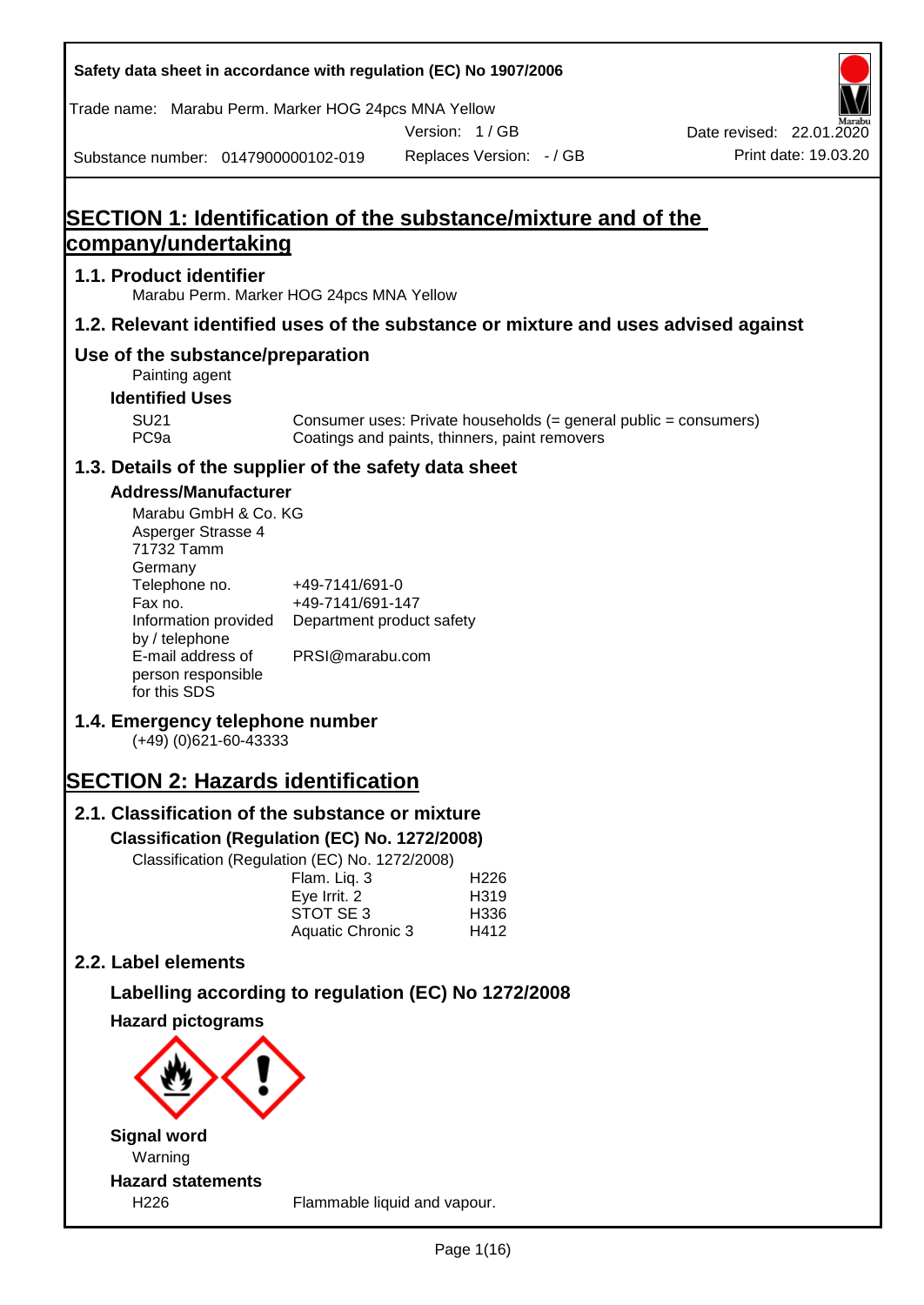| Safety data sheet in accordance with regulation (EC) No 1907/2006                                                          |                                                                           |      |                          |    |   |                                                                                  |
|----------------------------------------------------------------------------------------------------------------------------|---------------------------------------------------------------------------|------|--------------------------|----|---|----------------------------------------------------------------------------------|
| Trade name: Marabu Perm. Marker HOG 24pcs MNA Yellow                                                                       |                                                                           |      |                          |    |   |                                                                                  |
|                                                                                                                            |                                                                           |      | Version: 1/GB            |    |   | Date revised: 22.01.2020                                                         |
| Substance number: 0147900000102-019                                                                                        |                                                                           |      | Replaces Version: - / GB |    |   | Print date: 19.03.20                                                             |
| H319                                                                                                                       | Causes serious eye irritation.                                            |      |                          |    |   |                                                                                  |
| H336                                                                                                                       | May cause drowsiness or dizziness.                                        |      |                          |    |   |                                                                                  |
| H412                                                                                                                       | Harmful to aquatic life with long lasting effects.                        |      |                          |    |   |                                                                                  |
| <b>Precautionary statements</b>                                                                                            |                                                                           |      |                          |    |   |                                                                                  |
| P <sub>101</sub>                                                                                                           |                                                                           |      |                          |    |   | If medical advice is needed, have product container or label at hand.            |
| P <sub>102</sub>                                                                                                           | Keep out of reach of children.                                            |      |                          |    |   |                                                                                  |
| P210                                                                                                                       | sources. No smoking.                                                      |      |                          |    |   | Keep away from heat, hot surfaces, sparks, open flames and other ignition        |
| P264.1                                                                                                                     | Wash hands thoroughly after handling.                                     |      |                          |    |   |                                                                                  |
| P271                                                                                                                       | Use only outdoors or in a well-ventilated area.                           |      |                          |    |   |                                                                                  |
| P280                                                                                                                       |                                                                           |      |                          |    |   | Wear protective gloves / protective clothing / eye protection / face protection. |
| P305+P351+P338<br>P405                                                                                                     | lenses, if present and easy to do. Continue rinsing.                      |      |                          |    |   | IF IN EYES: Rinse cautiously with water for several minutes. Remove contact      |
| P501.9                                                                                                                     | Store locked up.<br>Dispose of contents / container as problematic waste. |      |                          |    |   |                                                                                  |
|                                                                                                                            |                                                                           |      |                          |    |   |                                                                                  |
| Hazardous component(s) to be indicated on label (Regulation (EC) No. 1272/2008)                                            |                                                                           |      |                          |    |   |                                                                                  |
| contains                                                                                                                   | 1-Methoxy-2-propanol                                                      |      |                          |    |   |                                                                                  |
| 2.3. Other hazards<br>No special hazards have to be mentioned.<br><b>SECTION 3: Composition/information on ingredients</b> |                                                                           |      |                          |    |   |                                                                                  |
|                                                                                                                            |                                                                           |      |                          |    |   |                                                                                  |
| 3.2. Mixtures<br><b>Hazardous ingredients</b>                                                                              |                                                                           |      |                          |    |   |                                                                                  |
|                                                                                                                            |                                                                           |      |                          |    |   |                                                                                  |
| <b>Ethanol</b>                                                                                                             |                                                                           |      |                          |    |   |                                                                                  |
| CAS No.                                                                                                                    | 64-17-5                                                                   |      |                          |    |   |                                                                                  |
| EINECS no.                                                                                                                 | 200-578-6                                                                 |      |                          |    |   |                                                                                  |
| Registration no.                                                                                                           | 01-2119457610-43                                                          |      |                          |    |   |                                                                                  |
| Concentration                                                                                                              | $>=$ 25                                                                   |      | $\epsilon$               | 50 | % |                                                                                  |
| Classification (Regulation (EC) No. 1272/2008)                                                                             |                                                                           |      |                          |    |   |                                                                                  |
|                                                                                                                            | Flam. Liq. 2                                                              |      | H <sub>225</sub>         |    |   |                                                                                  |
|                                                                                                                            | Eye Irrit. 2                                                              |      | H319                     |    |   |                                                                                  |
|                                                                                                                            |                                                                           |      |                          |    |   |                                                                                  |
| Concentration limits (Regulation (EC) No. 1272/2008)                                                                       | Eye Irrit. 2                                                              | H319 | $>= 50 \%$               |    |   |                                                                                  |
| 1-Methoxy-2-propanol                                                                                                       |                                                                           |      |                          |    |   |                                                                                  |
| CAS No.                                                                                                                    | 107-98-2                                                                  |      |                          |    |   |                                                                                  |
| EINECS no.                                                                                                                 | 203-539-1                                                                 |      |                          |    |   |                                                                                  |
| Registration no.                                                                                                           | 01-2119457435-35                                                          |      |                          |    |   |                                                                                  |
| Concentration                                                                                                              | $=$                                                                       | 25   | $\overline{\phantom{0}}$ | 50 | % |                                                                                  |
|                                                                                                                            |                                                                           |      |                          |    |   |                                                                                  |
| Classification (Regulation (EC) No. 1272/2008)                                                                             |                                                                           |      |                          |    |   |                                                                                  |
|                                                                                                                            | STOT SE 3                                                                 |      | H336                     |    |   |                                                                                  |
|                                                                                                                            | Flam. Liq. 3                                                              |      | H <sub>226</sub>         |    |   |                                                                                  |
|                                                                                                                            |                                                                           |      |                          |    |   |                                                                                  |
| <b>Benzyl alcohol</b>                                                                                                      |                                                                           |      |                          |    |   |                                                                                  |
| CAS No.                                                                                                                    | 100-51-6                                                                  |      |                          |    |   |                                                                                  |
| EINECS no.                                                                                                                 | 202-859-9                                                                 |      |                          |    |   |                                                                                  |
| Registration no.                                                                                                           | 01-2119492630-38                                                          |      |                          |    |   |                                                                                  |
| Concentration                                                                                                              | $>=$                                                                      | 1    | $\prec$                  | 10 | % |                                                                                  |
| Classification (Regulation (EC) No. 1272/2008)                                                                             |                                                                           |      |                          |    |   |                                                                                  |
|                                                                                                                            | Acute Tox. 4                                                              |      | H332                     |    |   |                                                                                  |
|                                                                                                                            |                                                                           |      |                          |    |   |                                                                                  |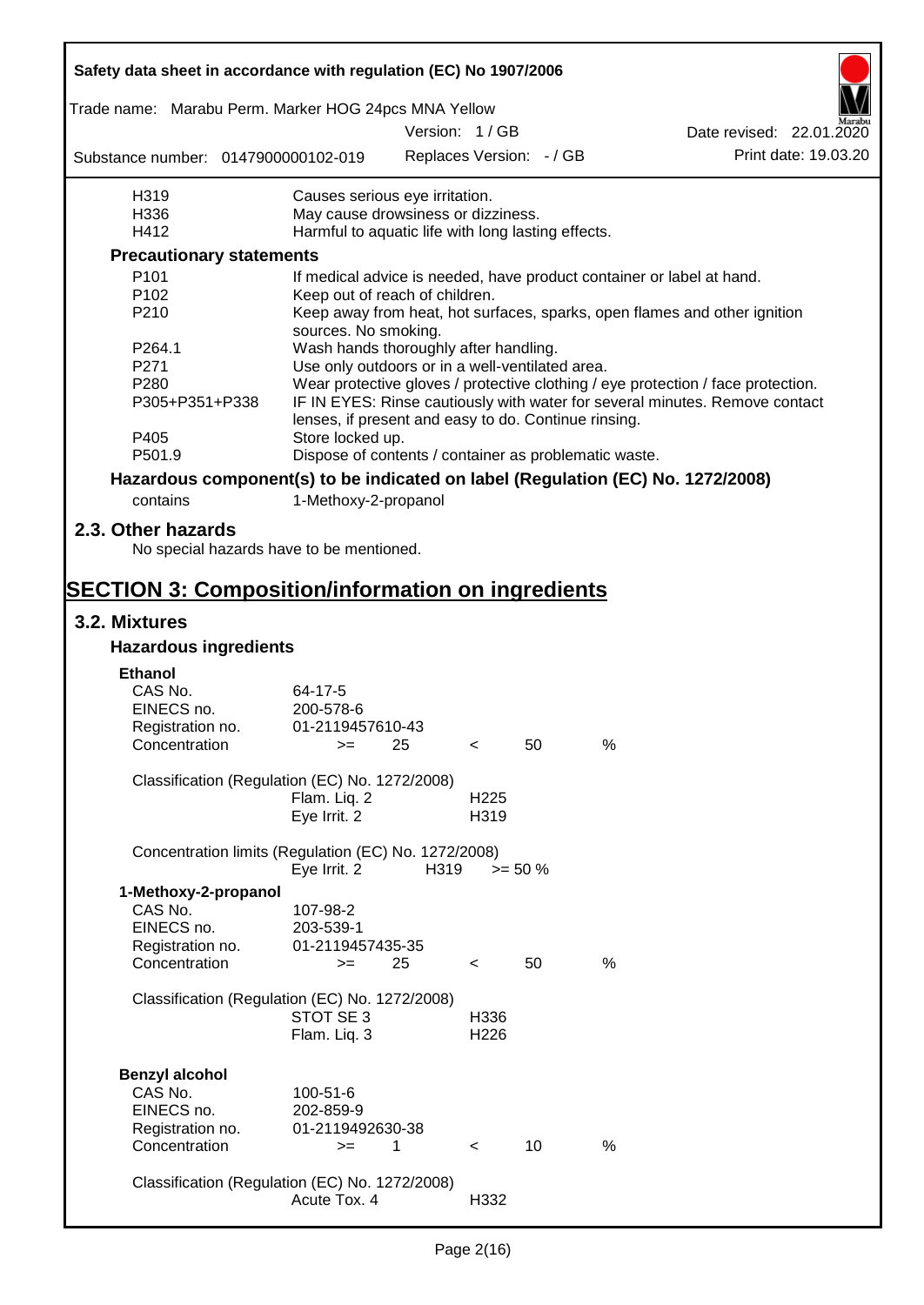|               | Safety data sheet in accordance with regulation (EC) No 1907/2006       |               |                          |    |      |                          |                      |
|---------------|-------------------------------------------------------------------------|---------------|--------------------------|----|------|--------------------------|----------------------|
| Trade name:   | Marabu Perm. Marker HOG 24pcs MNA Yellow                                |               |                          |    |      |                          | Marabu               |
|               |                                                                         | Version: 1/GB |                          |    |      | Date revised: 22.01.2020 |                      |
|               | Substance number: 0147900000102-019                                     |               | Replaces Version: - / GB |    |      |                          | Print date: 19.03.20 |
|               | Acute Tox. 4                                                            |               | H302                     |    |      |                          |                      |
|               | Eye Irrit. 2                                                            |               | H <sub>3</sub> 19        |    |      |                          |                      |
|               | 3',6'-bis(diethylamino)spiro[isobenzofuran-1(3H),9'-[9H]xanthene]-3-one |               |                          |    |      |                          |                      |
| CAS No.       | 509-34-2                                                                |               |                          |    |      |                          |                      |
| EINECS no.    | 208-096-8                                                               |               |                          |    |      |                          |                      |
| Concentration | $>=$                                                                    | 2,5           | $\prec$                  | 10 | $\%$ |                          |                      |
|               | Classification (Regulation (EC) No. 1272/2008)                          |               |                          |    |      |                          |                      |
|               | Acute Tox. 4                                                            |               | H302                     |    |      |                          |                      |
|               | Eye Irrit. 2                                                            |               | H <sub>3</sub> 19        |    |      |                          |                      |
|               | Aquatic Chronic 2                                                       |               | H411                     |    |      |                          |                      |

# **SECTION 4: First aid measures**

# **4.1. Description of first aid measures**

### **General information**

In all cases of doubt, or when symptoms persist, seek medical attention. Never give anything by mouth to an unconscious person. If unconscious place in recovery position and seek medical advice.

#### **After inhalation**

Remove to fresh air, keep patient warm and at rest. If breathing is irregular or stopped, administer artificial respiration.

#### **After skin contact**

Remove contaminated clothing. Wash skin thoroughly with soap and water or use recognised skin cleanser. Do NOT use solvents or thinners.

#### **After eye contact**

Remove contact lenses, irrigate copiously with clean, fresh water, holding the eyelids apart for at least 10 minutes and seek immediate medical advice.

#### **After ingestion**

If accidentally swallowed rinse the mouth with plenty of water (only if the person is conscious) and obtain immediate medical attention. Keep at rest. Do NOT induce vomiting.

## **4.2. Most important symptoms and effects, both acute and delayed**

Until now no symptoms known so far.

## **4.3. Indication of any immediate medical attention and special treatment needed**

## **Hints for the physician / treatment**

Treat symptomatically

# **SECTION 5: Firefighting measures**

## **5.1. Extinguishing media**

## **Suitable extinguishing media**

Recommended: alcohol resistant foam, CO2, powders, water spray/mist, Not be used for safety reasons: water *iet* 

## **5.2. Special hazards arising from the substance or mixture**

In the event of fire the following can be released: Carbon monoxide (CO); Carbon dioxide (CO2); dense black smoke; Nitrogen oxides (NOx); Sulphur oxides; Hydrogen chloride (HCl)

## **5.3. Advice for firefighters**

## **Special protective equipment for fire-fighting**

Cool closed containers exposed to fire with water. Do not allow run-off from fire fighting to enter drains or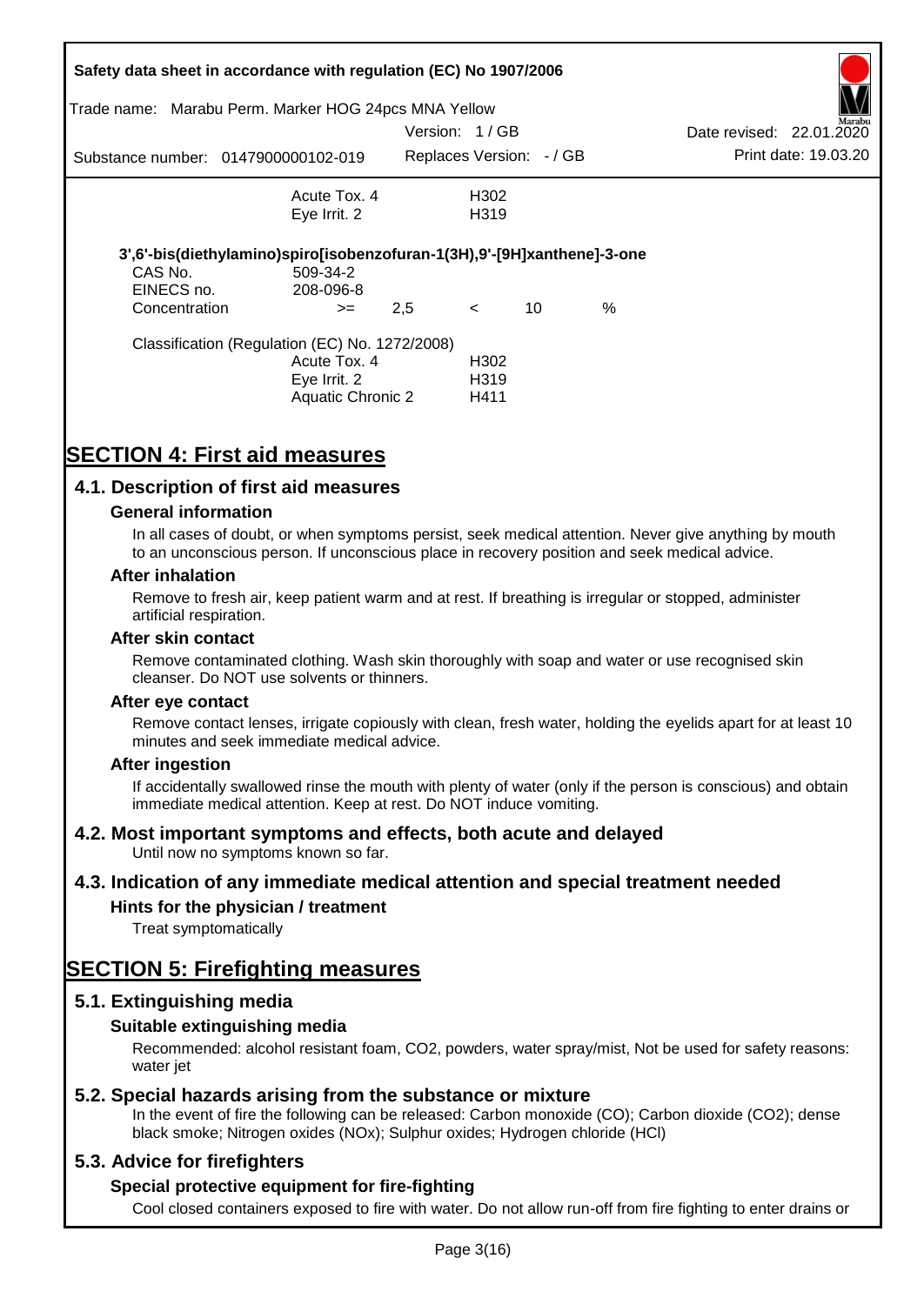## **Safety data sheet in accordance with regulation (EC) No 1907/2006**

Trade name: Marabu Perm. Marker HOG 24pcs MNA Yellow

Version: 1 / GB

Replaces Version: - / GB Print date: 19.03.20 Date revised: 22.01.

Substance number: 0147900000102-019

water courses.

# **SECTION 6: Accidental release measures**

## **6.1. Personal precautions, protective equipment and emergency procedures**

Exclude sources of ignition and ventilate the area. Avoid breathing vapours. Refer to protective measures listed in Sections 7 and 8.

## **6.2. Environmental precautions**

Do not allow to enter drains or waterways. If the product contaminates lakes, rivers or sewage, inform appropriate authorities in accordance with local regulations.

### **6.3. Methods and material for containment and cleaning up**

Contain and collect spillage with non-combustible absorbent materials, e.g. sand, earth, vermiculite, diatomaceous earth and place in container for disposal according to local regulations (see section 13). Clean preferably with a detergent - avoid use of solvents.

### **6.4. Reference to other sections**

Information regarding Safe handling, see Section 7. Information regarding personal protective measures, see Section 8. Information regarding waste disposal, see Section 13.

# **SECTION 7: Handling and storage**

# **7.1. Precautions for safe handling**

### **Advice on safe handling**

Prevent the creation of flammable or explosive concentrations of vapour in air and avoid vapour concentration higher than the occupational exposure limits. In addition, the product should only be used in areas from which all naked lights and other sources of ignition have been excluded. Electrical equipment should be protected to the appropriate standard. Mixture may charge electrostatically: always use earthing leads when transferring from one container to another. Operators should wear anti-static footwear and clothing and floors should be of the conducting type. Isolate from sources of heat, sparks and open flame. No sparking tools should be used. Avoid skin and eye contact. Avoid the inhalation of particulates and spray mist arising from the application of this mixture. Smoking, eating and drinking shall be prohibited in application area. For personal protection see Section 8. Never use pressure to empty: container is not a pressure vessel. Always keep in containers of same material as the original one. Comply with the health and safety at work laws. Do not allow to enter drains or water courses.

#### **Advice on protection against fire and explosion**

Vapours are heavier than air and may spread along floors. Vapours may form explosive mixtures with air.

### **Classification of fires / temperature class / Ignition group / Dust explosion class**

| Classification of fires | B (Combustible liquid substances) |
|-------------------------|-----------------------------------|
| Temperature class       | T3                                |

# **7.2. Conditions for safe storage, including any incompatibilities**

#### **Requirements for storage rooms and vessels**

Electrical installations/working materials must comply with the local applied technological safety standards. Storage rooms in which filling operations take place must have a conducting floor. Store in accordance with national regulation

#### **Hints on storage assembly**

Store away from oxidising agents, from strongly alkaline and strongly acid materials.

### **Further information on storage conditions**

Observe label precautions. Store between 15 and 30 °C in a dry, well ventilated place away from sources of heat and direct sunlight. Keep container tightly closed. Keep away from sources of ignition. No smoking. Prevent unauthorised access. Containers which are opened must be carefully resealed and kept upright to prevent leakage.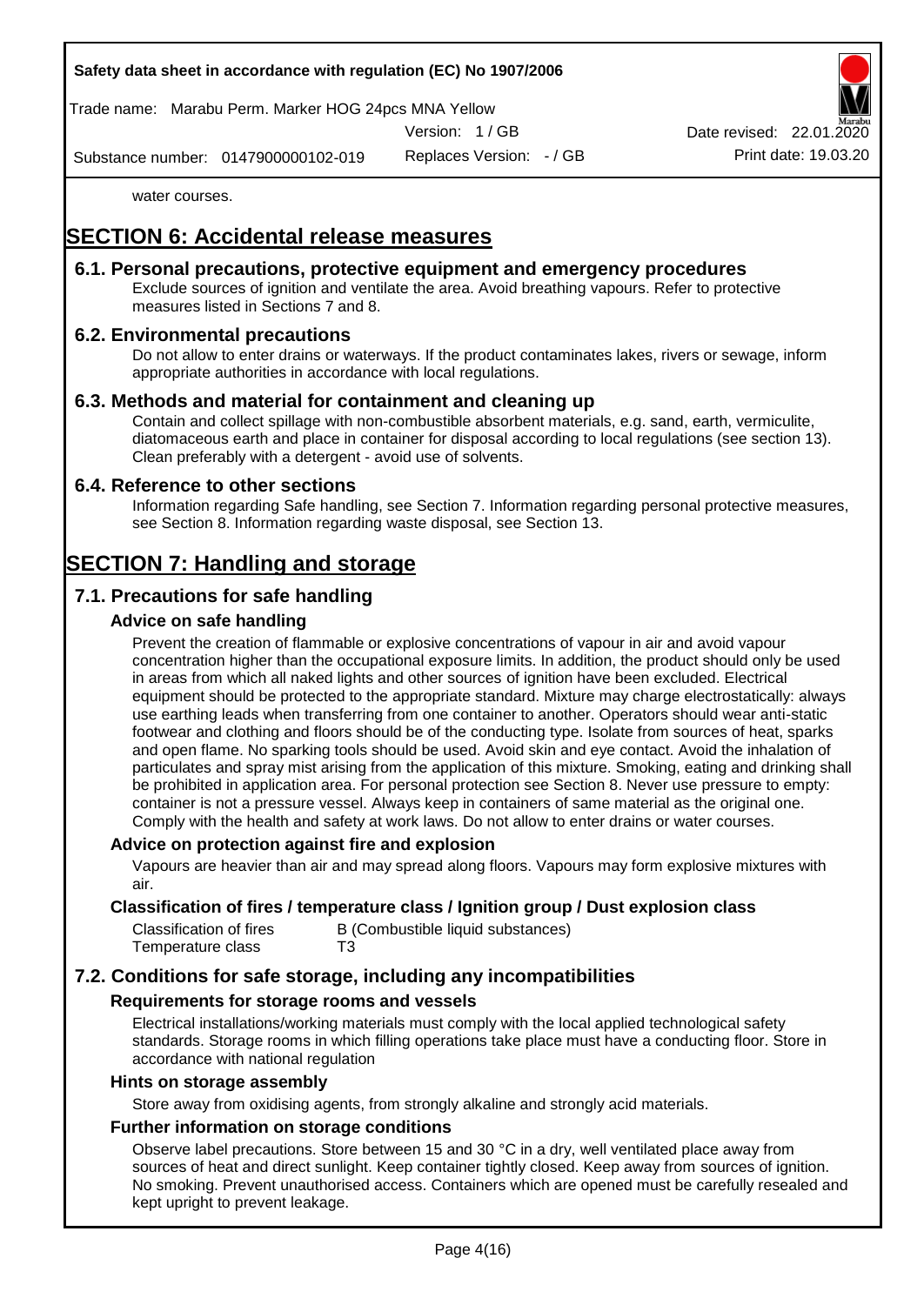| Safety data sheet in accordance with regulation (EC) No 1907/2006                                     |                         |                                |      |                   |                          |
|-------------------------------------------------------------------------------------------------------|-------------------------|--------------------------------|------|-------------------|--------------------------|
| Trade name: Marabu Perm. Marker HOG 24pcs MNA Yellow                                                  |                         | Version: 1/GB                  |      |                   | Date revised: 22.01.2020 |
| Substance number: 0147900000102-019                                                                   |                         | Replaces Version: - / GB       |      |                   | Print date: 19.03.20     |
| 7.3. Specific end use(s)<br>Painting agent<br><b>SECTION 8: Exposure controls/personal protection</b> |                         |                                |      |                   |                          |
| 8.1. Control parameters                                                                               |                         |                                |      |                   |                          |
| <b>Exposure limit values</b>                                                                          |                         |                                |      |                   |                          |
| <b>Ethanol</b>                                                                                        |                         |                                |      |                   |                          |
| List                                                                                                  | EH40                    |                                |      |                   |                          |
| <b>Type</b>                                                                                           | <b>WEL</b>              |                                |      |                   |                          |
| Value                                                                                                 | 1920                    | mg/m <sup>3</sup>              | 1000 | ppm(V)            |                          |
| <b>Status: 2011</b>                                                                                   |                         |                                |      |                   |                          |
| 1-Methoxy-2-propanol                                                                                  |                         |                                |      |                   |                          |
| List                                                                                                  | EH40                    |                                |      |                   |                          |
| <b>Type</b>                                                                                           | <b>WEL</b>              |                                |      |                   |                          |
| Value                                                                                                 | 375                     | mg/m <sup>3</sup>              | 100  | ppm(V)            |                          |
| Short term exposure limit                                                                             | 560                     | mg/m <sup>3</sup>              | 150  | ppm(V)            |                          |
| Skin resorption / sensibilisation: Sk;                                                                |                         | <b>Status: 2011</b>            |      |                   |                          |
| <b>Derived No/Minimal Effect Levels (DNEL/DMEL)</b>                                                   |                         |                                |      |                   |                          |
| <b>Ethanol</b>                                                                                        |                         |                                |      |                   |                          |
| Type of value                                                                                         |                         | Derived No Effect Level (DNEL) |      |                   |                          |
| Reference group                                                                                       | Worker                  |                                |      |                   |                          |
| Duration of exposure<br>Route of exposure                                                             | Long term<br>inhalative |                                |      |                   |                          |
| Mode of action                                                                                        |                         | Systemic effects               |      |                   |                          |
| Concentration                                                                                         |                         | 950                            |      | mg/m <sup>3</sup> |                          |
|                                                                                                       |                         |                                |      |                   |                          |
| Type of value                                                                                         |                         | Derived No Effect Level (DNEL) |      |                   |                          |
| Reference group                                                                                       | Worker                  |                                |      |                   |                          |
| Duration of exposure                                                                                  | Short term              |                                |      |                   |                          |
| Route of exposure                                                                                     | inhalative              |                                |      |                   |                          |
| Mode of action                                                                                        |                         | Local effects                  |      |                   |                          |
| Concentration                                                                                         |                         | 1900                           |      | mg/m <sup>3</sup> |                          |
| Type of value                                                                                         |                         | Derived No Effect Level (DNEL) |      |                   |                          |
| Reference group                                                                                       | Worker                  |                                |      |                   |                          |
| Duration of exposure                                                                                  | Long term               |                                |      |                   |                          |
| Route of exposure                                                                                     | dermal                  |                                |      |                   |                          |
| Mode of action                                                                                        |                         | Systemic effects               |      |                   |                          |
| Concentration                                                                                         |                         | 343                            |      | mg/kg/d           |                          |
| Type of value                                                                                         |                         |                                |      |                   |                          |
| Reference group                                                                                       | Consumer                | Derived No Effect Level (DNEL) |      |                   |                          |
| Duration of exposure                                                                                  | Long term               |                                |      |                   |                          |
| Route of exposure                                                                                     | inhalative              |                                |      |                   |                          |
| Mode of action                                                                                        |                         | Systemic effects               |      |                   |                          |
| Concentration                                                                                         |                         | 114                            |      | mg/m <sup>3</sup> |                          |
|                                                                                                       |                         |                                |      |                   |                          |
| Type of value                                                                                         |                         | Derived No Effect Level (DNEL) |      |                   |                          |
| Reference group                                                                                       | Consumer                |                                |      |                   |                          |
| Duration of exposure                                                                                  | Short term              |                                |      |                   |                          |
| Route of exposure<br>Mode of action                                                                   | inhalative              | Local effects                  |      |                   |                          |
| Concentration                                                                                         |                         | 950                            |      | mg/m <sup>3</sup> |                          |
|                                                                                                       |                         |                                |      |                   |                          |

 $\mathsf{r}$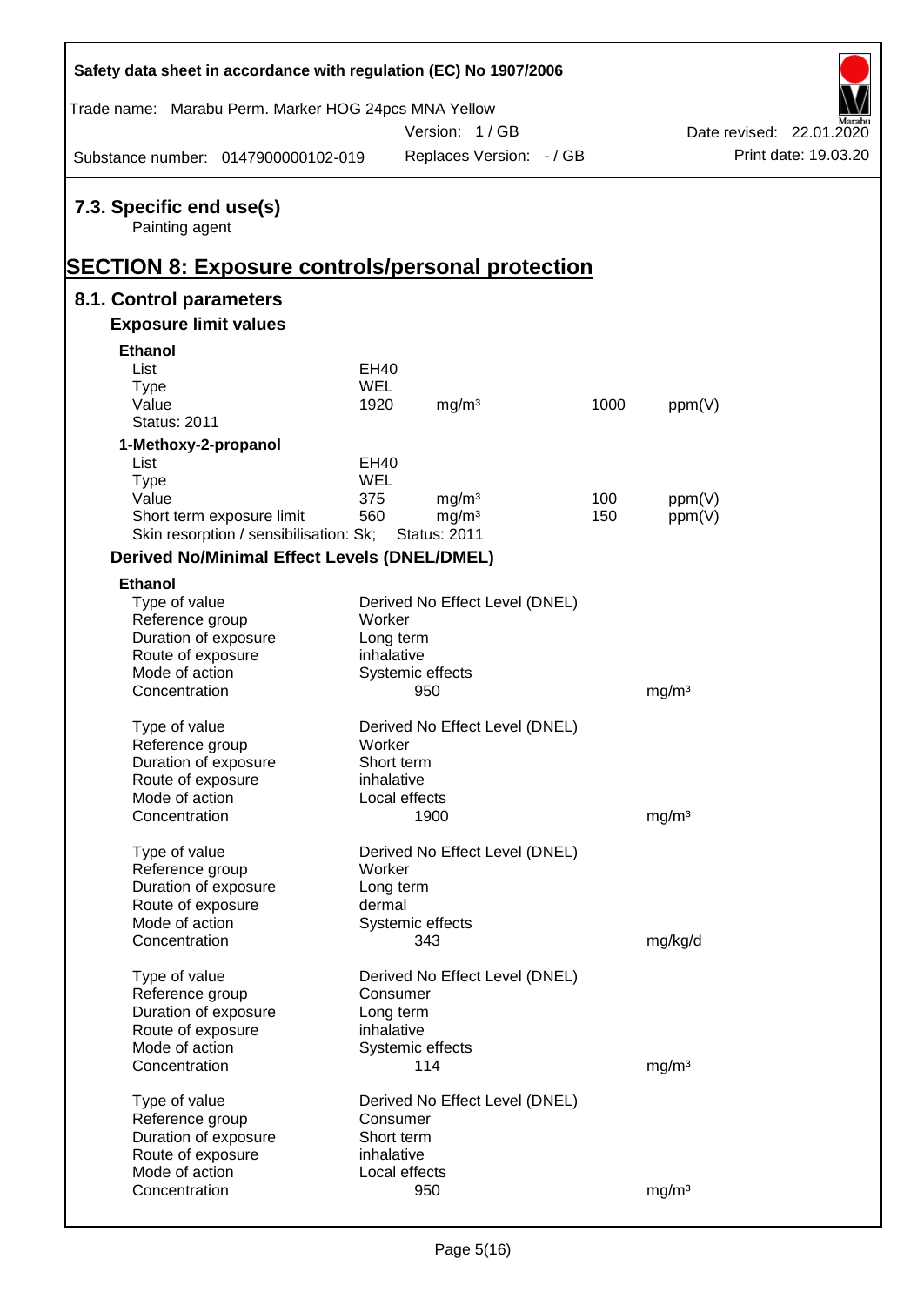| Safety data sheet in accordance with regulation (EC) No 1907/2006 |                                |                          |  |  |  |  |  |  |  |
|-------------------------------------------------------------------|--------------------------------|--------------------------|--|--|--|--|--|--|--|
| Trade name: Marabu Perm. Marker HOG 24pcs MNA Yellow              |                                |                          |  |  |  |  |  |  |  |
|                                                                   | Version: 1/GB                  | Date revised: 22.01.2020 |  |  |  |  |  |  |  |
| Substance number: 0147900000102-019                               | Replaces Version: - / GB       | Print date: 19.03.20     |  |  |  |  |  |  |  |
| Type of value                                                     | Derived No Effect Level (DNEL) |                          |  |  |  |  |  |  |  |
| Reference group                                                   | Consumer                       |                          |  |  |  |  |  |  |  |
| Duration of exposure                                              | Long term                      |                          |  |  |  |  |  |  |  |
| Route of exposure                                                 | dermal                         |                          |  |  |  |  |  |  |  |
| Mode of action                                                    | Systemic effects               |                          |  |  |  |  |  |  |  |
| Concentration                                                     | 206                            | mg/kg/d                  |  |  |  |  |  |  |  |
| Type of value                                                     | Derived No Effect Level (DNEL) |                          |  |  |  |  |  |  |  |
| Reference group                                                   | Consumer                       |                          |  |  |  |  |  |  |  |
| Duration of exposure                                              | Long term                      |                          |  |  |  |  |  |  |  |
| Route of exposure                                                 | oral                           |                          |  |  |  |  |  |  |  |
| Mode of action                                                    | Systemic effects               |                          |  |  |  |  |  |  |  |
| Concentration                                                     | 87                             | mg/kg/d                  |  |  |  |  |  |  |  |
| 1-Methoxy-2-propanol                                              |                                |                          |  |  |  |  |  |  |  |
| Type of value                                                     | Derived No Effect Level (DNEL) |                          |  |  |  |  |  |  |  |
| Reference group                                                   | Worker                         |                          |  |  |  |  |  |  |  |
| Duration of exposure                                              | Acute                          |                          |  |  |  |  |  |  |  |
| Route of exposure                                                 | inhalative                     |                          |  |  |  |  |  |  |  |
| Mode of action                                                    | Local effects                  |                          |  |  |  |  |  |  |  |
| Concentration                                                     | 553,5                          | mg/m <sup>3</sup>        |  |  |  |  |  |  |  |
| Type of value                                                     | Derived No Effect Level (DNEL) |                          |  |  |  |  |  |  |  |
| Reference group                                                   | Worker                         |                          |  |  |  |  |  |  |  |
| Duration of exposure                                              | Long term                      |                          |  |  |  |  |  |  |  |
| Route of exposure                                                 | dermal                         |                          |  |  |  |  |  |  |  |
| Mode of action                                                    | Systemic effects               |                          |  |  |  |  |  |  |  |
| Concentration                                                     | 50,6                           | mg/person/               |  |  |  |  |  |  |  |
|                                                                   |                                | d                        |  |  |  |  |  |  |  |
| Type of value                                                     | Derived No Effect Level (DNEL) |                          |  |  |  |  |  |  |  |
| Reference group                                                   | Worker                         |                          |  |  |  |  |  |  |  |
| Duration of exposure                                              | Long term                      |                          |  |  |  |  |  |  |  |
| Route of exposure                                                 | inhalative                     |                          |  |  |  |  |  |  |  |
| Mode of action                                                    | Systemic effects               |                          |  |  |  |  |  |  |  |
| Concentration                                                     | 369                            | mg/m <sup>3</sup>        |  |  |  |  |  |  |  |
| Type of value                                                     | Derived No Effect Level (DNEL) |                          |  |  |  |  |  |  |  |
| Reference group                                                   | <b>General Population</b>      |                          |  |  |  |  |  |  |  |
| Duration of exposure                                              | Long term                      |                          |  |  |  |  |  |  |  |
| Route of exposure                                                 | dermal                         |                          |  |  |  |  |  |  |  |
| Mode of action                                                    | Systemic effects               |                          |  |  |  |  |  |  |  |
| Concentration                                                     | 18,1                           | mg/kg                    |  |  |  |  |  |  |  |
| Type of value                                                     | Derived No Effect Level (DNEL) |                          |  |  |  |  |  |  |  |
| Reference group                                                   | <b>General Population</b>      |                          |  |  |  |  |  |  |  |
| Duration of exposure                                              | Long term                      |                          |  |  |  |  |  |  |  |
| Route of exposure                                                 | inhalative                     |                          |  |  |  |  |  |  |  |
| Mode of action                                                    | Systemic effects               |                          |  |  |  |  |  |  |  |
| Concentration                                                     | 43,9                           | mg/m <sup>3</sup>        |  |  |  |  |  |  |  |
| Type of value                                                     | Derived No Effect Level (DNEL) |                          |  |  |  |  |  |  |  |
| Reference group                                                   | <b>General Population</b>      |                          |  |  |  |  |  |  |  |
| Duration of exposure                                              | Long term                      |                          |  |  |  |  |  |  |  |
| Route of exposure                                                 | oral                           |                          |  |  |  |  |  |  |  |
| Mode of action                                                    | Systemic effects               |                          |  |  |  |  |  |  |  |
| Concentration                                                     | 3,3                            | mg/kg/d                  |  |  |  |  |  |  |  |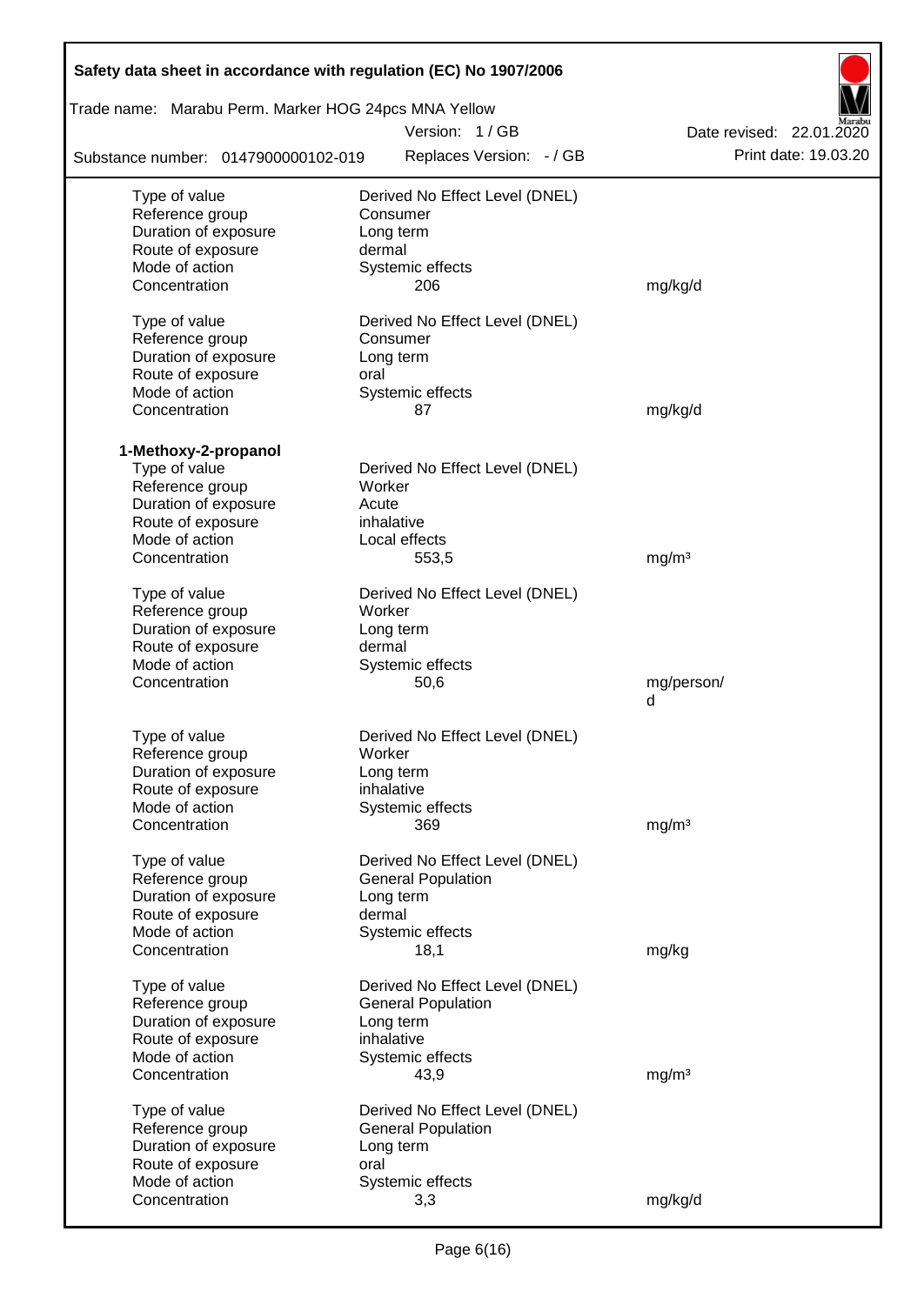|  | Safety data sheet in accordance with regulation (EC) No 1907/2006 |  |
|--|-------------------------------------------------------------------|--|
|--|-------------------------------------------------------------------|--|

| Trade name: Marabu Perm. Marker HOG 24pcs MNA Yellow |  |  |
|------------------------------------------------------|--|--|
|                                                      |  |  |

Version: 1 / GB

Replaces Version:  $-$  / GB Print date: 19.03.20 Date revised: 22.01.2020

Substance number: 0147900000102-019

| <b>Benzyl alcohol</b>                   |                                            |                   |  |
|-----------------------------------------|--------------------------------------------|-------------------|--|
| Type of value                           | Derived No Effect Level (DNEL)             |                   |  |
| Reference group                         | Worker                                     |                   |  |
| Duration of exposure                    | Long term                                  |                   |  |
| Route of exposure                       | inhalative                                 |                   |  |
| Mode of action<br>Concentration         | Systemic effects<br>22                     | mg/m <sup>3</sup> |  |
|                                         |                                            |                   |  |
| Type of value                           | Derived No Effect Level (DNEL)             |                   |  |
| Reference group                         | Worker                                     |                   |  |
| Duration of exposure                    | Short term                                 |                   |  |
| Route of exposure                       | inhalative                                 |                   |  |
| Mode of action                          | Systemic effects                           |                   |  |
| Concentration                           | 110                                        | mg/m <sup>3</sup> |  |
|                                         |                                            |                   |  |
| Type of value                           | Derived No Effect Level (DNEL)<br>Worker   |                   |  |
| Reference group<br>Duration of exposure | Long term                                  |                   |  |
| Route of exposure                       | dermal                                     |                   |  |
| Mode of action                          | Systemic effects                           |                   |  |
| Concentration                           | 8                                          | mg/kg/d           |  |
|                                         |                                            |                   |  |
| Type of value                           | Derived No Effect Level (DNEL)             |                   |  |
| Reference group                         | Worker                                     |                   |  |
| Duration of exposure                    | Short term                                 |                   |  |
| Route of exposure                       | dermal                                     |                   |  |
| Mode of action                          | Systemic effects                           |                   |  |
| Concentration                           | 40                                         | mg/kg/d           |  |
| Type of value                           | Derived No Effect Level (DNEL)             |                   |  |
| Reference group                         | Consumer                                   |                   |  |
| Duration of exposure                    | Long term                                  |                   |  |
| Route of exposure                       | inhalative                                 |                   |  |
| Mode of action                          | Systemic effects                           |                   |  |
| Concentration                           | 5,4                                        | mg/m <sup>3</sup> |  |
|                                         |                                            |                   |  |
| Type of value                           | Derived No Effect Level (DNEL)<br>Consumer |                   |  |
| Reference group<br>Duration of exposure | Short term                                 |                   |  |
| Route of exposure                       | inhalative                                 |                   |  |
| Mode of action                          | Systemic effects                           |                   |  |
| Concentration                           | 27                                         | mg/m <sup>3</sup> |  |
|                                         |                                            |                   |  |
| Type of value                           | Derived No Effect Level (DNEL)             |                   |  |
| Reference group                         | Consumer                                   |                   |  |
| Duration of exposure                    | Long term                                  |                   |  |
| Route of exposure                       | dermal                                     |                   |  |
| Mode of action<br>Concentration         | Systemic effects<br>4                      |                   |  |
|                                         |                                            | mg/kg/d           |  |
| Type of value                           | Derived No Effect Level (DNEL)             |                   |  |
| Reference group                         | Consumer                                   |                   |  |
| Duration of exposure                    | Short term                                 |                   |  |
| Route of exposure                       | dermal                                     |                   |  |
| Mode of action                          | Systemic effects                           |                   |  |
| Concentration                           | 20                                         | mg/kg/d           |  |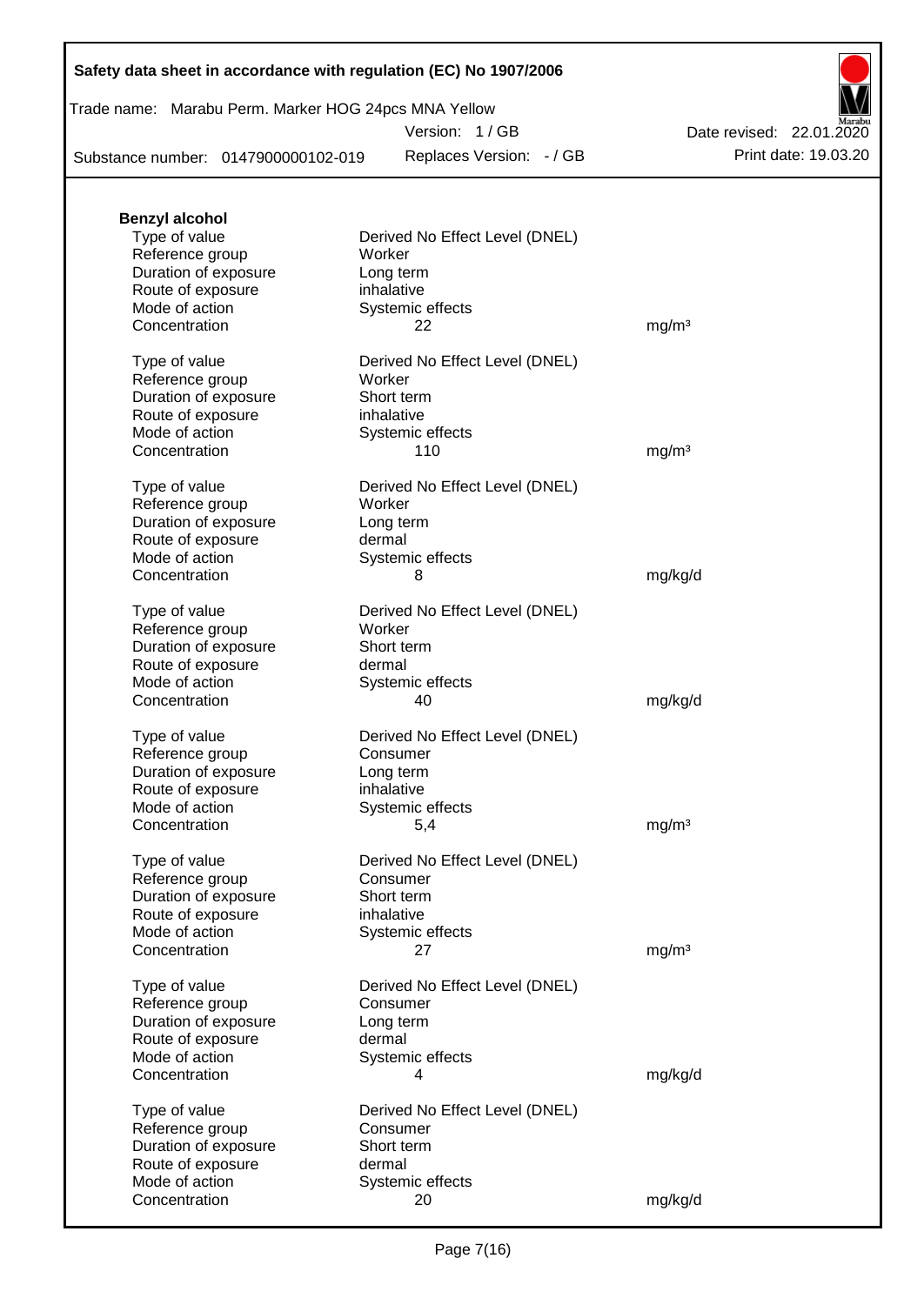| Safety data sheet in accordance with regulation (EC) No 1907/2006 |             |                                |                          |
|-------------------------------------------------------------------|-------------|--------------------------------|--------------------------|
| Trade name: Marabu Perm. Marker HOG 24pcs MNA Yellow              |             |                                |                          |
|                                                                   |             | Version: 1/GB                  | Date revised: 22.01.2020 |
| Substance number: 0147900000102-019                               |             | Replaces Version: - / GB       | Print date: 19.03.20     |
| Type of value                                                     |             | Derived No Effect Level (DNEL) |                          |
| Reference group                                                   | Consumer    |                                |                          |
| Duration of exposure                                              | Long term   |                                |                          |
| Route of exposure                                                 | oral        |                                |                          |
| Mode of action                                                    |             | Systemic effects               |                          |
| Concentration                                                     |             | 4                              | mg/kg/d                  |
| Type of value                                                     |             | Derived No Effect Level (DNEL) |                          |
| Reference group                                                   | Consumer    |                                |                          |
| Duration of exposure                                              | Short term  |                                |                          |
| Route of exposure                                                 | oral        |                                |                          |
| Mode of action                                                    |             | Systemic effects               |                          |
| Concentration                                                     |             | 20                             | mg/kg/d                  |
| <b>Predicted No Effect Concentration (PNEC)</b>                   |             |                                |                          |
| <b>Ethanol</b>                                                    |             |                                |                          |
| Type of value                                                     | <b>PNEC</b> |                                |                          |
| <b>Type</b>                                                       | Freshwater  |                                |                          |
| Concentration                                                     |             | 0,96                           | mg/l                     |
| Type of value                                                     | <b>PNEC</b> |                                |                          |
| <b>Type</b>                                                       | Saltwater   |                                |                          |
| Concentration                                                     |             | 0,79                           | mg/l                     |
| Type of value                                                     | <b>PNEC</b> |                                |                          |
| <b>Type</b>                                                       |             | Water (intermittent release)   |                          |
| Concentration                                                     |             | 2,75                           | mg/l                     |
| Type of value                                                     | <b>PNEC</b> |                                |                          |
| Type                                                              |             | Sewage treatment plant (STP)   |                          |
| Concentration                                                     |             | 580                            | mg/l                     |
| Type of value                                                     | <b>PNEC</b> |                                |                          |
| <b>Type</b>                                                       |             | Freshwater sediment            |                          |
| Concentration                                                     |             | 3,6                            | mg/kg                    |
| Type of value                                                     | <b>PNEC</b> |                                |                          |
| <b>Type</b>                                                       |             | Marine sediment                |                          |
| Concentration                                                     |             | 2,9                            | mg/kg                    |
| Type of value                                                     | <b>PNEC</b> |                                |                          |
| <b>Type</b>                                                       | Soil        |                                |                          |
| Concentration                                                     |             | 0,63                           | mg/kg                    |
| 1-Methoxy-2-propanol                                              |             |                                |                          |
| Type of value                                                     | <b>PNEC</b> |                                |                          |
| <b>Type</b>                                                       | Freshwater  |                                |                          |
| Concentration                                                     |             | 10                             | mg/l                     |
| Type of value                                                     | <b>PNEC</b> |                                |                          |
| <b>Type</b>                                                       | Water       |                                |                          |
| Concentration                                                     |             | 41,6                           | mg/kg                    |
| Type of value                                                     | <b>PNEC</b> |                                |                          |
| <b>Type</b>                                                       | Sediment    |                                |                          |
| Concentration                                                     |             | 41,6                           | mg/kg                    |

 $\mathsf{r}$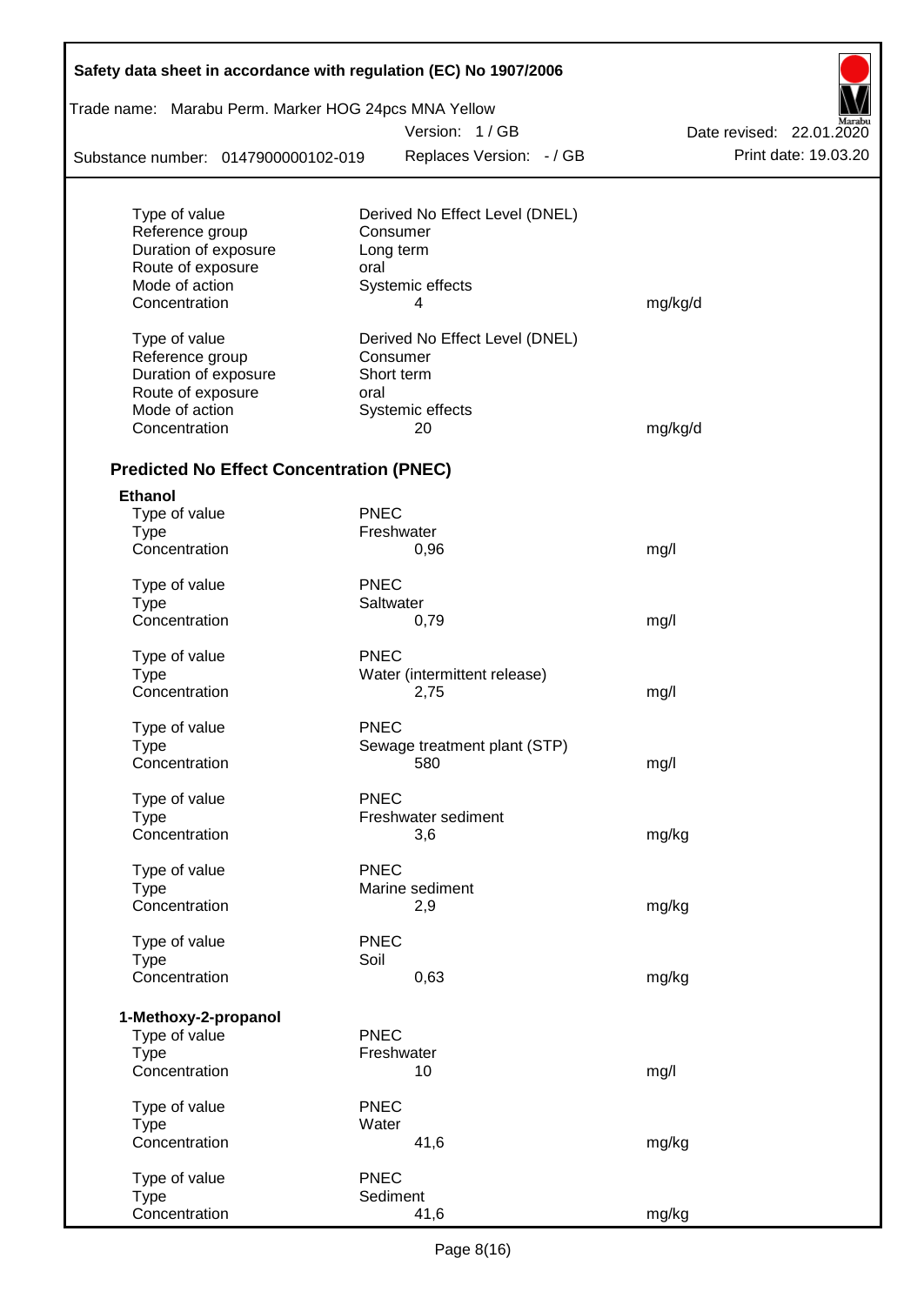| Safety data sheet in accordance with regulation (EC) No 1907/2006<br>Trade name: Marabu Perm. Marker HOG 24pcs MNA Yellow | Date revised: 22.01.2020 |                              |                      |
|---------------------------------------------------------------------------------------------------------------------------|--------------------------|------------------------------|----------------------|
| Substance number: 0147900000102-019                                                                                       |                          | Replaces Version: - / GB     | Print date: 19.03.20 |
|                                                                                                                           |                          |                              |                      |
| Type of value                                                                                                             | <b>PNEC</b>              |                              |                      |
| <b>Type</b><br>Concentration                                                                                              | Marine sediment          |                              |                      |
|                                                                                                                           | 4,17                     |                              | mg/kg                |
| Type of value                                                                                                             | <b>PNEC</b>              |                              |                      |
| <b>Type</b>                                                                                                               | Soil                     |                              |                      |
| Concentration                                                                                                             | 2,47                     |                              | mg/kg                |
| Type of value                                                                                                             | <b>PNEC</b>              |                              |                      |
| <b>Type</b>                                                                                                               |                          | Sewage treatment plant (STP) |                      |
| Concentration                                                                                                             | 100                      |                              | mg/l                 |
| <b>Benzyl alcohol</b>                                                                                                     |                          |                              |                      |
| Type of value                                                                                                             | <b>PNEC</b>              |                              |                      |
| <b>Type</b>                                                                                                               | Freshwater               |                              |                      |
| Concentration                                                                                                             | 1                        |                              | mg/l                 |
| Type of value                                                                                                             | <b>PNEC</b>              |                              |                      |
| <b>Type</b>                                                                                                               | Saltwater                |                              |                      |
| Concentration                                                                                                             | 0,1                      |                              | mg/l                 |
| Type of value                                                                                                             | <b>PNEC</b>              |                              |                      |
| Type                                                                                                                      |                          | Water (intermittent release) |                      |
| Concentration                                                                                                             | 2,3                      |                              | mg/l                 |
| Type of value                                                                                                             | <b>PNEC</b>              |                              |                      |
| <b>Type</b>                                                                                                               |                          | Sewage treatment plant (STP) |                      |
| Concentration                                                                                                             | 39                       |                              | mg/l                 |
| Type of value                                                                                                             | <b>PNEC</b>              |                              |                      |
| <b>Type</b>                                                                                                               | Freshwater sediment      |                              |                      |
| Concentration                                                                                                             | 5,27                     |                              | mg/kg                |
| Type of value                                                                                                             | <b>PNEC</b>              |                              |                      |
| <b>Type</b>                                                                                                               | Marine sediment          |                              |                      |
| Concentration                                                                                                             | 0,527                    |                              | mg/kg                |
| Type of value                                                                                                             | <b>PNEC</b>              |                              |                      |
| <b>Type</b>                                                                                                               | Soil                     |                              |                      |
| Concentration                                                                                                             | 0,456                    |                              | mg/kg                |
|                                                                                                                           |                          |                              |                      |

# **8.2. Exposure controls**

#### **Exposure controls**

Provide adequate ventilation. Where reasonably practicable this should be achieved by the use of local exhaust ventilation and good general extraction. If these are not sufficient to maintain concentrations of particulates and solvent vapour below the OEL, suitable respiratory protection must be worn.

#### **Respiratory protection**

If workers are exposed to concentrations above the exposure limit they must use appropriate, certified respirators. Full mask, filter A

#### **Hand protection**

There is no one glove material or combination of materials that will give unlimited resistance to any individual or combination of chemicals.

For prolonged or repeated handling nitrile rubber gloves with textile undergloves are required. Material thickness  $\rightarrow$  0,5 mm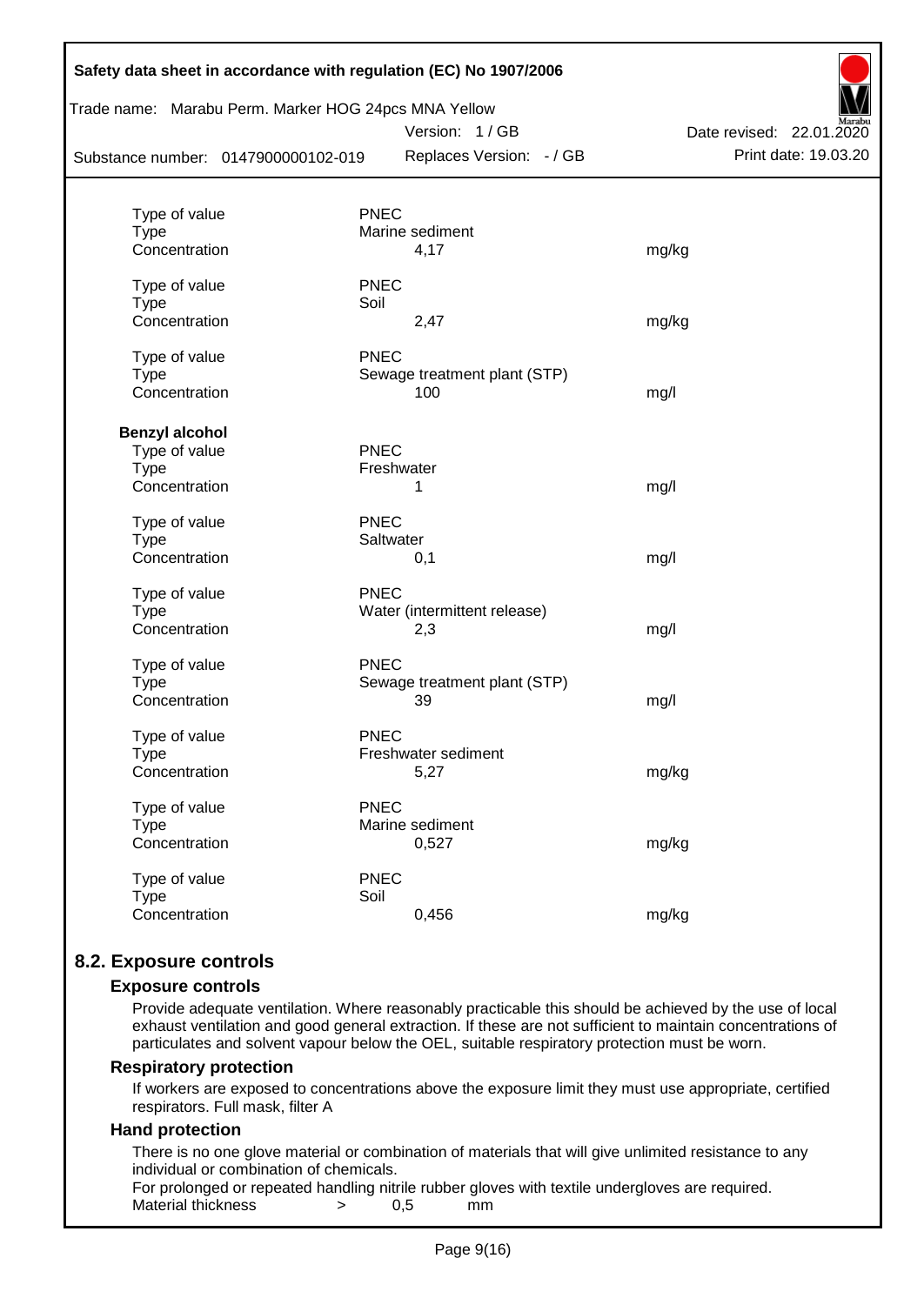| Safety data sheet in accordance with regulation (EC) No 1907/2006                                                                                                                                                                                                                                                                                                                                                                                                                                                                                                                                                                                                                                |                                 |    |     |                                                                                                                                                                                                            |
|--------------------------------------------------------------------------------------------------------------------------------------------------------------------------------------------------------------------------------------------------------------------------------------------------------------------------------------------------------------------------------------------------------------------------------------------------------------------------------------------------------------------------------------------------------------------------------------------------------------------------------------------------------------------------------------------------|---------------------------------|----|-----|------------------------------------------------------------------------------------------------------------------------------------------------------------------------------------------------------------|
| Trade name: Marabu Perm. Marker HOG 24pcs MNA Yellow                                                                                                                                                                                                                                                                                                                                                                                                                                                                                                                                                                                                                                             |                                 |    |     |                                                                                                                                                                                                            |
|                                                                                                                                                                                                                                                                                                                                                                                                                                                                                                                                                                                                                                                                                                  | Version: 1/GB                   |    |     | Date revised: 22.01.2020                                                                                                                                                                                   |
| Substance number: 0147900000102-019                                                                                                                                                                                                                                                                                                                                                                                                                                                                                                                                                                                                                                                              | Replaces Version: - / GB        |    |     | Print date: 19.03.20                                                                                                                                                                                       |
| Breakthrough time<br>$\prec$<br>The breakthrough time must be greater than the end use time of the product.<br>replacement must be followed.<br>Gloves should be replaced regularly and if there is any sign of damage to the glove material.<br>Always ensure that gloves are free from defects and that they are stored and used correctly.<br>maintenance.<br>Barrier creams may help to protect the exposed areas of the skin, they should however not be applied<br>once exposure has occurred.<br>Eye protection<br>Use safety eyewear designed to protect against splash of liquids.<br><b>Body protection</b><br>Cotton or cotton/synthetic overalls or coveralls are normally suitable. | 30<br>min                       |    |     | The instructions and information provided by the glove manufacturer on use, storage, maintenance and<br>The performance or effectiveness of the glove may be reduced by physical/ chemical damage and poor |
| <b>SECTION 9: Physical and chemical properties</b>                                                                                                                                                                                                                                                                                                                                                                                                                                                                                                                                                                                                                                               |                                 |    |     |                                                                                                                                                                                                            |
| 9.1. Information on basic physical and chemical properties                                                                                                                                                                                                                                                                                                                                                                                                                                                                                                                                                                                                                                       |                                 |    |     |                                                                                                                                                                                                            |
| <b>Form</b>                                                                                                                                                                                                                                                                                                                                                                                                                                                                                                                                                                                                                                                                                      | liquid                          |    |     |                                                                                                                                                                                                            |
| <b>Colour</b>                                                                                                                                                                                                                                                                                                                                                                                                                                                                                                                                                                                                                                                                                    | coloured                        |    |     |                                                                                                                                                                                                            |
| <b>Odour</b>                                                                                                                                                                                                                                                                                                                                                                                                                                                                                                                                                                                                                                                                                     | mild, alcoholic                 |    |     |                                                                                                                                                                                                            |
| <b>Odour threshold</b>                                                                                                                                                                                                                                                                                                                                                                                                                                                                                                                                                                                                                                                                           |                                 |    |     |                                                                                                                                                                                                            |
| Remarks                                                                                                                                                                                                                                                                                                                                                                                                                                                                                                                                                                                                                                                                                          | No data available               |    |     |                                                                                                                                                                                                            |
| pH value                                                                                                                                                                                                                                                                                                                                                                                                                                                                                                                                                                                                                                                                                         |                                 |    |     |                                                                                                                                                                                                            |
| Value                                                                                                                                                                                                                                                                                                                                                                                                                                                                                                                                                                                                                                                                                            | 5,5                             | to | 7,5 |                                                                                                                                                                                                            |
| <b>Melting point</b>                                                                                                                                                                                                                                                                                                                                                                                                                                                                                                                                                                                                                                                                             |                                 |    |     |                                                                                                                                                                                                            |
| Remarks                                                                                                                                                                                                                                                                                                                                                                                                                                                                                                                                                                                                                                                                                          | not determined                  |    |     |                                                                                                                                                                                                            |
| <b>Freezing point</b>                                                                                                                                                                                                                                                                                                                                                                                                                                                                                                                                                                                                                                                                            |                                 |    |     |                                                                                                                                                                                                            |
| Remarks                                                                                                                                                                                                                                                                                                                                                                                                                                                                                                                                                                                                                                                                                          | not determined                  |    |     |                                                                                                                                                                                                            |
| Initial boiling point and boiling range                                                                                                                                                                                                                                                                                                                                                                                                                                                                                                                                                                                                                                                          |                                 |    |     |                                                                                                                                                                                                            |
| Value                                                                                                                                                                                                                                                                                                                                                                                                                                                                                                                                                                                                                                                                                            | 80                              | to | 90  | $^{\circ}C$                                                                                                                                                                                                |
| <b>Flash point</b>                                                                                                                                                                                                                                                                                                                                                                                                                                                                                                                                                                                                                                                                               |                                 |    |     |                                                                                                                                                                                                            |
| Value                                                                                                                                                                                                                                                                                                                                                                                                                                                                                                                                                                                                                                                                                            | 35                              |    |     | °C                                                                                                                                                                                                         |
| Method                                                                                                                                                                                                                                                                                                                                                                                                                                                                                                                                                                                                                                                                                           | ASTM D 6450 (CCCFP)             |    |     |                                                                                                                                                                                                            |
| Evaporation rate (ether $= 1$ ) :                                                                                                                                                                                                                                                                                                                                                                                                                                                                                                                                                                                                                                                                |                                 |    |     |                                                                                                                                                                                                            |
| Remarks                                                                                                                                                                                                                                                                                                                                                                                                                                                                                                                                                                                                                                                                                          | not determined                  |    |     |                                                                                                                                                                                                            |
| Flammability (solid, gas)<br>Not applicable                                                                                                                                                                                                                                                                                                                                                                                                                                                                                                                                                                                                                                                      |                                 |    |     |                                                                                                                                                                                                            |
| Upper/lower flammability or explosive limits                                                                                                                                                                                                                                                                                                                                                                                                                                                                                                                                                                                                                                                     |                                 |    |     |                                                                                                                                                                                                            |
| Lower explosion limit                                                                                                                                                                                                                                                                                                                                                                                                                                                                                                                                                                                                                                                                            | 1,5<br>appr.                    |    |     | %(V)                                                                                                                                                                                                       |
| Upper explosion limit<br>Source                                                                                                                                                                                                                                                                                                                                                                                                                                                                                                                                                                                                                                                                  | 15<br>appr.<br>Literature value |    |     | $%$ (V)                                                                                                                                                                                                    |
| <b>Vapour density</b>                                                                                                                                                                                                                                                                                                                                                                                                                                                                                                                                                                                                                                                                            |                                 |    |     |                                                                                                                                                                                                            |
| Remarks                                                                                                                                                                                                                                                                                                                                                                                                                                                                                                                                                                                                                                                                                          | not determined                  |    |     |                                                                                                                                                                                                            |
| <b>Density</b>                                                                                                                                                                                                                                                                                                                                                                                                                                                                                                                                                                                                                                                                                   |                                 |    |     |                                                                                                                                                                                                            |
| Remarks                                                                                                                                                                                                                                                                                                                                                                                                                                                                                                                                                                                                                                                                                          | not determined                  |    |     |                                                                                                                                                                                                            |
| Solubility in water                                                                                                                                                                                                                                                                                                                                                                                                                                                                                                                                                                                                                                                                              |                                 |    |     |                                                                                                                                                                                                            |
| Remarks                                                                                                                                                                                                                                                                                                                                                                                                                                                                                                                                                                                                                                                                                          | partially miscible              |    |     |                                                                                                                                                                                                            |
| <b>Partition coefficient: n-octanol/water</b>                                                                                                                                                                                                                                                                                                                                                                                                                                                                                                                                                                                                                                                    |                                 |    |     |                                                                                                                                                                                                            |
|                                                                                                                                                                                                                                                                                                                                                                                                                                                                                                                                                                                                                                                                                                  |                                 |    |     |                                                                                                                                                                                                            |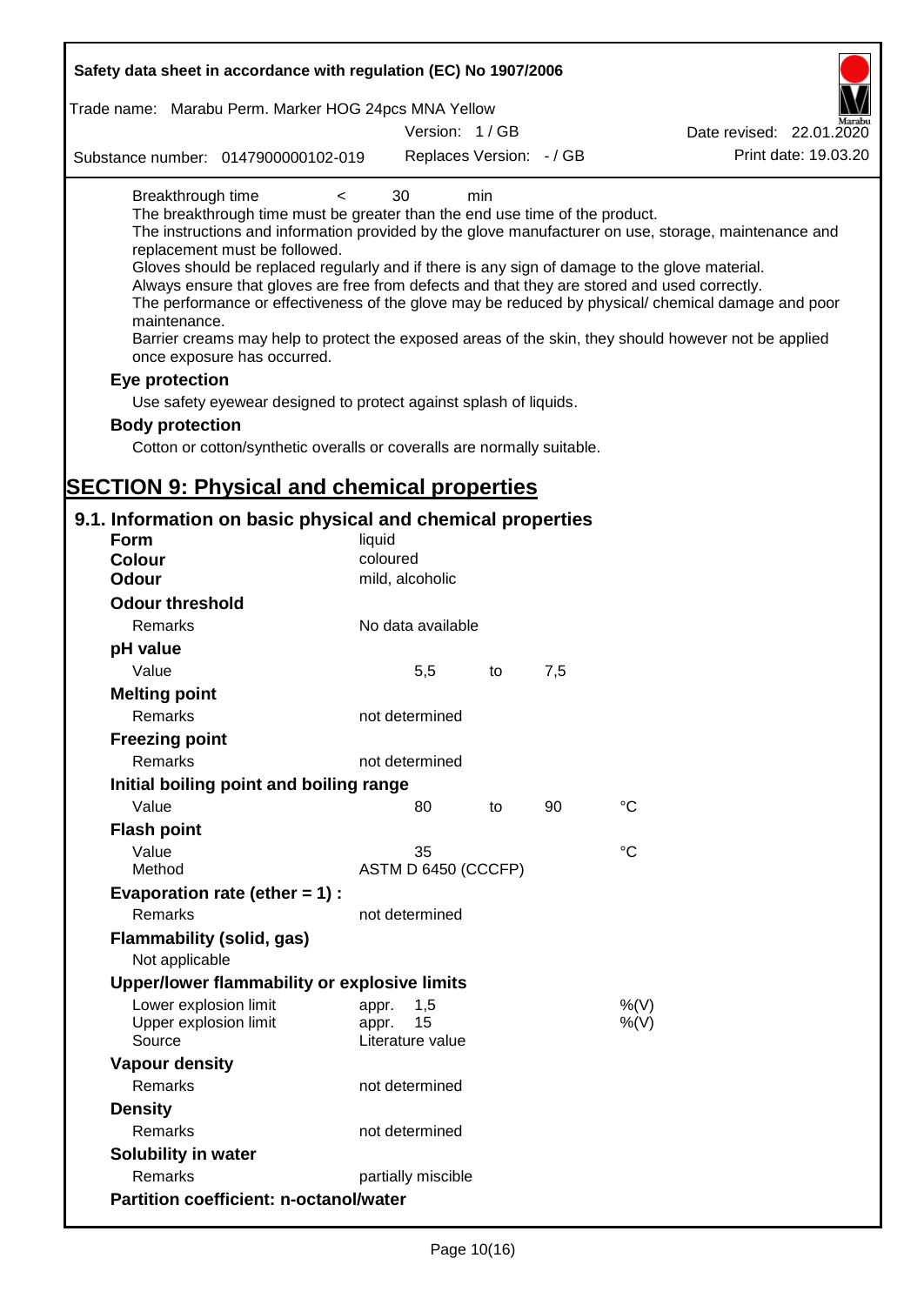| Safety data sheet in accordance with regulation (EC) No 1907/2006 |                                                                                                  |            |                                                  |    |   |             |                                                                                                        |
|-------------------------------------------------------------------|--------------------------------------------------------------------------------------------------|------------|--------------------------------------------------|----|---|-------------|--------------------------------------------------------------------------------------------------------|
| Trade name: Marabu Perm. Marker HOG 24pcs MNA Yellow              |                                                                                                  |            | Version: 1 / GB                                  |    |   |             | Date revised: 22.01.2020                                                                               |
| Substance number: 0147900000102-019                               |                                                                                                  |            | Replaces Version: - / GB                         |    |   |             | Print date: 19.03.20                                                                                   |
| Remarks                                                           |                                                                                                  |            | Not applicable                                   |    |   |             |                                                                                                        |
| Ignition temperature                                              |                                                                                                  |            |                                                  |    |   |             |                                                                                                        |
| Value<br>Source                                                   |                                                                                                  | appr.      | 287<br>Literature value                          |    |   | $^{\circ}C$ |                                                                                                        |
| <b>Viscosity</b>                                                  |                                                                                                  |            |                                                  |    |   |             |                                                                                                        |
| Value                                                             |                                                                                                  |            | 3                                                | to | 6 | mPa.s       |                                                                                                        |
| <b>Efflux time</b>                                                |                                                                                                  |            |                                                  |    |   |             |                                                                                                        |
| Remarks                                                           |                                                                                                  |            | not determined                                   |    |   |             |                                                                                                        |
| <b>Explosive properties</b>                                       |                                                                                                  |            |                                                  |    |   |             |                                                                                                        |
| evaluation                                                        |                                                                                                  | no         |                                                  |    |   |             |                                                                                                        |
| <b>Oxidising properties</b>                                       |                                                                                                  |            |                                                  |    |   |             |                                                                                                        |
| evaluation                                                        |                                                                                                  | None known |                                                  |    |   |             |                                                                                                        |
| 9.2. Other information                                            |                                                                                                  |            |                                                  |    |   |             |                                                                                                        |
| <b>Other information</b>                                          |                                                                                                  |            |                                                  |    |   |             |                                                                                                        |
|                                                                   |                                                                                                  |            |                                                  |    |   |             | The physical specifications are approximate values and refer to the used safety relevant component(s). |
|                                                                   |                                                                                                  |            |                                                  |    |   |             |                                                                                                        |
| <b>SECTION 10: Stability and reactivity</b>                       |                                                                                                  |            |                                                  |    |   |             |                                                                                                        |
| 10.1. Reactivity                                                  | No hazardous reactions when stored and handled according to prescribed instructions.             |            |                                                  |    |   |             |                                                                                                        |
| 10.2. Chemical stability                                          | Stable under recommended storage and handling conditions (see section 7).                        |            |                                                  |    |   |             |                                                                                                        |
| 10.3. Possibility of hazardous reactions<br>exothermic reactions. | Keep away from oxidising agents, strongly alkaline and strongly acid materials in order to avoid |            |                                                  |    |   |             |                                                                                                        |
| 10.4. Conditions to avoid                                         | When exposed to high temperatures may produce hazardous decomposition products.                  |            |                                                  |    |   |             |                                                                                                        |
| 10.5. Incompatible materials                                      | No hazardous reactions when stored and handled according to prescribed instructions.             |            |                                                  |    |   |             |                                                                                                        |
| 10.6. Hazardous decomposition products                            |                                                                                                  |            |                                                  |    |   |             |                                                                                                        |
|                                                                   | See chapter 5.2 (Firefighting measures - Special hazards arising from the substance or mixture). |            |                                                  |    |   |             |                                                                                                        |
| <b>SECTION 11: Toxicological information</b>                      |                                                                                                  |            |                                                  |    |   |             |                                                                                                        |
| 11.1. Information on toxicological effects                        |                                                                                                  |            |                                                  |    |   |             |                                                                                                        |
| <b>Acute oral toxicity</b>                                        |                                                                                                  |            |                                                  |    |   |             |                                                                                                        |
| <b>ATE</b>                                                        | $\geq$                                                                                           |            | 2.000                                            |    |   | mg/kg       |                                                                                                        |
| Method                                                            |                                                                                                  |            | calculated value (Regulation (EC) No. 1272/2008) |    |   |             |                                                                                                        |
|                                                                   | <b>Acute oral toxicity (Components)</b>                                                          |            |                                                  |    |   |             |                                                                                                        |
| 1-Methoxy-2-propanol                                              |                                                                                                  |            |                                                  |    |   |             |                                                                                                        |
| Species<br>LD50                                                   | rat                                                                                              |            |                                                  |    |   |             |                                                                                                        |
|                                                                   |                                                                                                  |            | 5200                                             |    |   | mg/kg       |                                                                                                        |
| <b>Benzyl alcohol</b><br><b>Species</b>                           | rat                                                                                              |            |                                                  |    |   |             |                                                                                                        |
| LD50                                                              |                                                                                                  |            | 1620                                             |    |   | mg/kg       |                                                                                                        |
| <b>Acute dermal toxicity</b>                                      |                                                                                                  |            |                                                  |    |   |             |                                                                                                        |
| Remarks                                                           |                                                                                                  |            |                                                  |    |   |             | Based on available data, the classification criteria are not met.                                      |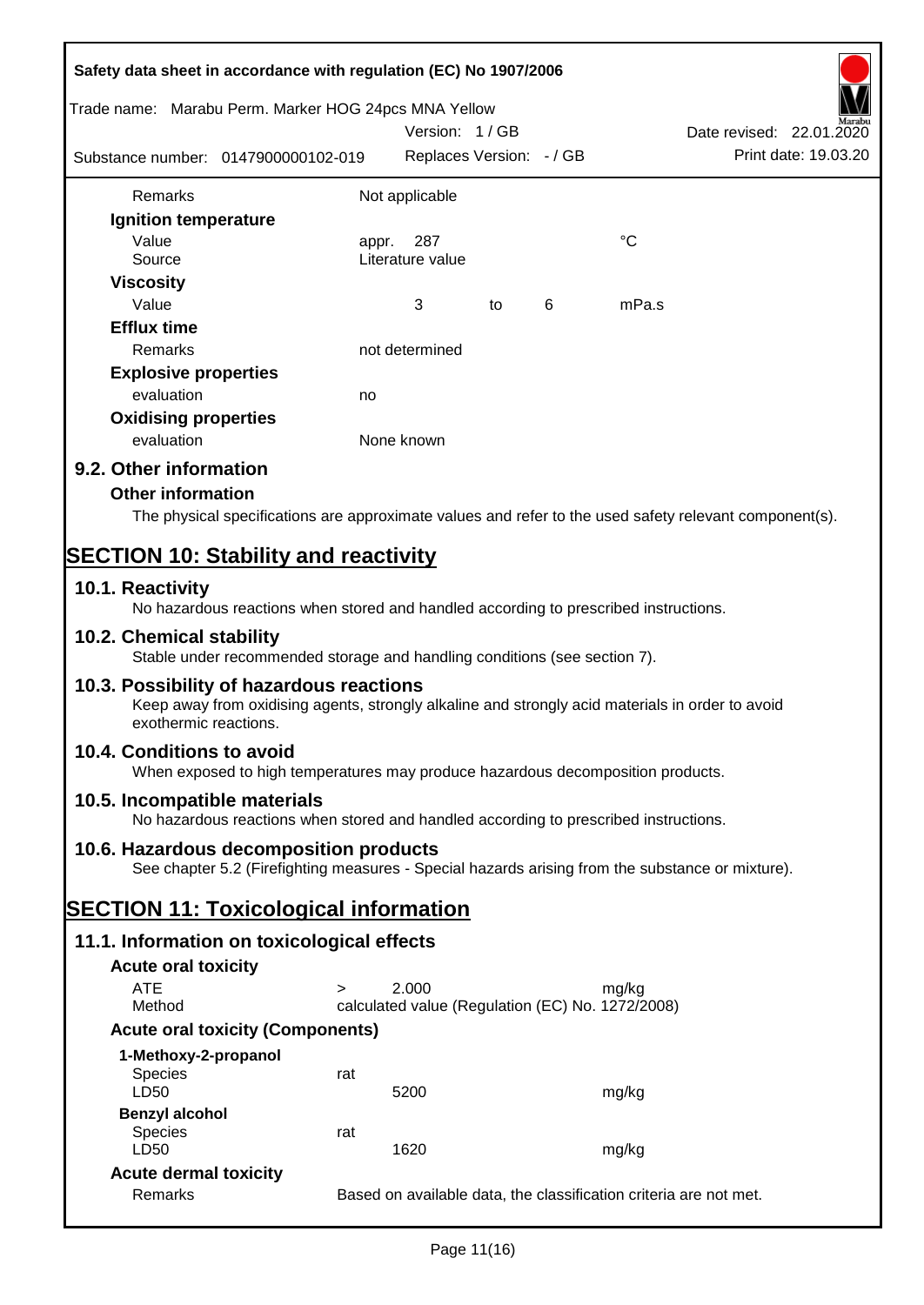| Trade name: Marabu Perm. Marker HOG 24pcs MNA Yellow<br>Substance number: 0147900000102-019                                                                                                            |                       | Version: 1/GB<br>Replaces Version: - / GB                                                                             |       | Date revised: 22.01.2020<br>Print date: 19.03.20                                                                                                                                                            |
|--------------------------------------------------------------------------------------------------------------------------------------------------------------------------------------------------------|-----------------------|-----------------------------------------------------------------------------------------------------------------------|-------|-------------------------------------------------------------------------------------------------------------------------------------------------------------------------------------------------------------|
| <b>Acute dermal toxicity (Components)</b>                                                                                                                                                              |                       |                                                                                                                       |       |                                                                                                                                                                                                             |
| 1-Methoxy-2-propanol                                                                                                                                                                                   |                       |                                                                                                                       |       |                                                                                                                                                                                                             |
| <b>Species</b><br>LD50                                                                                                                                                                                 | rabbit                | 14000                                                                                                                 | mg/kg |                                                                                                                                                                                                             |
| <b>Acute inhalational toxicity</b>                                                                                                                                                                     |                       |                                                                                                                       |       |                                                                                                                                                                                                             |
| <b>ATE</b>                                                                                                                                                                                             | $\geq$                | 20                                                                                                                    | mg/l  |                                                                                                                                                                                                             |
| Administration/Form<br>Method<br>Remarks                                                                                                                                                               | Vapors                | calculated value (Regulation (EC) No. 1272/2008)<br>Based on available data, the classification criteria are not met. |       |                                                                                                                                                                                                             |
| <b>Acute inhalative toxicity (Components)</b>                                                                                                                                                          |                       |                                                                                                                       |       |                                                                                                                                                                                                             |
| <b>Benzyl alcohol</b>                                                                                                                                                                                  |                       |                                                                                                                       |       |                                                                                                                                                                                                             |
| Species<br>LD <sub>0</sub><br>Duration of exposure                                                                                                                                                     | rat                   | 4,178<br>4<br>h                                                                                                       | mg/l  |                                                                                                                                                                                                             |
| Administration/Form<br>Method                                                                                                                                                                          | Dust/Mist<br>OECD 403 |                                                                                                                       |       |                                                                                                                                                                                                             |
| <b>Benzyl alcohol</b><br>Species<br>LD50                                                                                                                                                               | rat<br>$\geq$         | 5                                                                                                                     | mg/l  |                                                                                                                                                                                                             |
| Duration of exposure<br>Administration/Form<br>Method                                                                                                                                                  | Dust/Mist<br>OECD 403 | 4<br>h                                                                                                                |       |                                                                                                                                                                                                             |
| <b>Skin corrosion/irritation</b>                                                                                                                                                                       |                       |                                                                                                                       |       |                                                                                                                                                                                                             |
| Remarks                                                                                                                                                                                                |                       | Based on available data, the classification criteria are not met.                                                     |       |                                                                                                                                                                                                             |
| Serious eye damage/irritation                                                                                                                                                                          |                       |                                                                                                                       |       |                                                                                                                                                                                                             |
| evaluation                                                                                                                                                                                             | irritant              |                                                                                                                       |       |                                                                                                                                                                                                             |
| Remarks                                                                                                                                                                                                |                       | The classification criteria are met.                                                                                  |       |                                                                                                                                                                                                             |
| <b>Sensitization</b>                                                                                                                                                                                   |                       |                                                                                                                       |       |                                                                                                                                                                                                             |
| Remarks                                                                                                                                                                                                |                       | Based on available data, the classification criteria are not met.                                                     |       |                                                                                                                                                                                                             |
| <b>Mutagenicity</b>                                                                                                                                                                                    |                       |                                                                                                                       |       |                                                                                                                                                                                                             |
| Remarks                                                                                                                                                                                                |                       | Based on available data, the classification criteria are not met.                                                     |       |                                                                                                                                                                                                             |
| <b>Reproductive toxicity</b>                                                                                                                                                                           |                       |                                                                                                                       |       |                                                                                                                                                                                                             |
| Remarks                                                                                                                                                                                                |                       | Based on available data, the classification criteria are not met.                                                     |       |                                                                                                                                                                                                             |
| Carcinogenicity                                                                                                                                                                                        |                       |                                                                                                                       |       |                                                                                                                                                                                                             |
| Remarks                                                                                                                                                                                                |                       | Based on available data, the classification criteria are not met.                                                     |       |                                                                                                                                                                                                             |
| <b>Specific Target Organ Toxicity (STOT)</b>                                                                                                                                                           |                       |                                                                                                                       |       |                                                                                                                                                                                                             |
| <b>Single exposure</b><br>Remarks                                                                                                                                                                      |                       | The classification criteria are met.                                                                                  |       |                                                                                                                                                                                                             |
| evaluation                                                                                                                                                                                             |                       | May cause drowsiness or dizziness.                                                                                    |       |                                                                                                                                                                                                             |
| <b>Repeated exposure</b><br>Remarks                                                                                                                                                                    |                       | Based on available data, the classification criteria are not met.                                                     |       |                                                                                                                                                                                                             |
| <b>Aspiration hazard</b>                                                                                                                                                                               |                       |                                                                                                                       |       |                                                                                                                                                                                                             |
| Based on available data, the classification criteria are not met.                                                                                                                                      |                       |                                                                                                                       |       |                                                                                                                                                                                                             |
| <b>Experience in practice</b>                                                                                                                                                                          |                       |                                                                                                                       |       |                                                                                                                                                                                                             |
| limit may result in adverse health effects such as mucous membrane and respiratory system irritation<br>dizziness, fatigue, muscular weakness, drowsiness and in extreme cases, loss of consciousness. |                       |                                                                                                                       |       | Exposure to component solvents vapours concentration in excess of the stated occupational exposure<br>and adverse effects on kidney, liver and central nervous system. Symptoms and signs include headache, |

Solvents may cause some of the above effects by absorption through the skin. Repeated or prolonged contact with the mixture may cause removal of natural fat from the skin resulting in non-allergic contact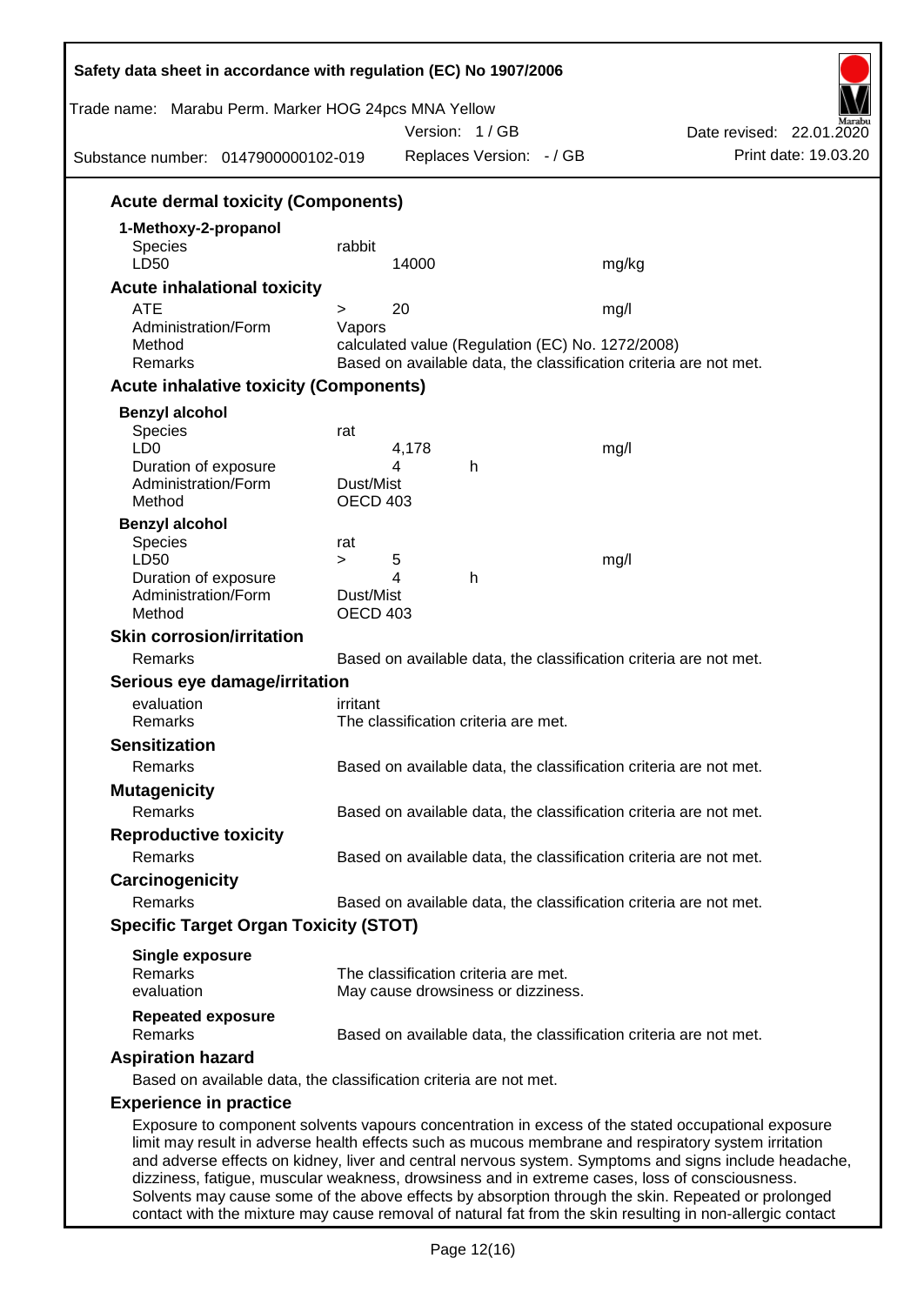| Safety data sheet in accordance with regulation (EC) No 1907/2006                                                                                                                                                                                                                                                                                                                                                                                                                                                                                                                                                                                             |                   |                              |                          |                                                    |                                                                                                  |
|---------------------------------------------------------------------------------------------------------------------------------------------------------------------------------------------------------------------------------------------------------------------------------------------------------------------------------------------------------------------------------------------------------------------------------------------------------------------------------------------------------------------------------------------------------------------------------------------------------------------------------------------------------------|-------------------|------------------------------|--------------------------|----------------------------------------------------|--------------------------------------------------------------------------------------------------|
| Trade name: Marabu Perm. Marker HOG 24pcs MNA Yellow                                                                                                                                                                                                                                                                                                                                                                                                                                                                                                                                                                                                          |                   |                              |                          |                                                    |                                                                                                  |
|                                                                                                                                                                                                                                                                                                                                                                                                                                                                                                                                                                                                                                                               |                   |                              | Version: 1/GB            |                                                    | Date revised: 22.01.2020                                                                         |
| Substance number: 0147900000102-019                                                                                                                                                                                                                                                                                                                                                                                                                                                                                                                                                                                                                           |                   |                              | Replaces Version: - / GB |                                                    | Print date: 19.03.20                                                                             |
| dermatitis and absorption through the skin. The liquid splashed in the eyes may cause irritation and<br>reversible damage. Ingestion may cause nausea, diarrhoea and vomiting. This takes into account, where<br>known, delayed and immediate effects and also chronic effects of components from short-term and<br>long-term exposure by oral, inhalation and dermal routes of exposure and eye contact.<br><b>Other information</b><br>There are no data available on the mixture itself.<br>The mixture has been assessed following the additivity method of the CLP Regulation (EC) No<br>1272/2008 and classified for toxicological hazards accordingly. |                   |                              |                          |                                                    |                                                                                                  |
| <b>SECTION 12: Ecological information</b>                                                                                                                                                                                                                                                                                                                                                                                                                                                                                                                                                                                                                     |                   |                              |                          |                                                    |                                                                                                  |
| 12.1. Toxicity<br><b>General information</b>                                                                                                                                                                                                                                                                                                                                                                                                                                                                                                                                                                                                                  |                   |                              |                          |                                                    |                                                                                                  |
| There are no data available on the mixture itself. Do not allow to enter drains or water courses. The<br>and is classified for eco-toxicological properties accordingly. See Sections 2 and 3 for details.                                                                                                                                                                                                                                                                                                                                                                                                                                                    |                   |                              |                          |                                                    | mixture has been assessed following the summation method of the CLP Regulation (EC) No 1272/2008 |
| <b>Fish toxicity (Components)</b>                                                                                                                                                                                                                                                                                                                                                                                                                                                                                                                                                                                                                             |                   |                              |                          |                                                    |                                                                                                  |
| 1-Methoxy-2-propanol<br><b>Species</b>                                                                                                                                                                                                                                                                                                                                                                                                                                                                                                                                                                                                                        |                   | golden orfe (Leuciscus idus) |                          |                                                    |                                                                                                  |
| LC <sub>0</sub>                                                                                                                                                                                                                                                                                                                                                                                                                                                                                                                                                                                                                                               | $\geq$            | 4600                         |                          | mg/l                                               |                                                                                                  |
| Duration of exposure                                                                                                                                                                                                                                                                                                                                                                                                                                                                                                                                                                                                                                          |                   | 96                           | h                        |                                                    |                                                                                                  |
| <b>Daphnia toxicity (Components)</b>                                                                                                                                                                                                                                                                                                                                                                                                                                                                                                                                                                                                                          |                   |                              |                          |                                                    |                                                                                                  |
| 1-Methoxy-2-propanol                                                                                                                                                                                                                                                                                                                                                                                                                                                                                                                                                                                                                                          |                   |                              |                          |                                                    |                                                                                                  |
| <b>Species</b>                                                                                                                                                                                                                                                                                                                                                                                                                                                                                                                                                                                                                                                |                   | Daphnia magna                |                          |                                                    |                                                                                                  |
| <b>EC50</b><br>Duration of exposure                                                                                                                                                                                                                                                                                                                                                                                                                                                                                                                                                                                                                           |                   | 23300<br>48                  | h                        | mg/l                                               |                                                                                                  |
| <b>Algae toxicity (Components)</b>                                                                                                                                                                                                                                                                                                                                                                                                                                                                                                                                                                                                                            |                   |                              |                          |                                                    |                                                                                                  |
|                                                                                                                                                                                                                                                                                                                                                                                                                                                                                                                                                                                                                                                               |                   |                              |                          |                                                    |                                                                                                  |
| 1-Methoxy-2-propanol<br><b>Species</b>                                                                                                                                                                                                                                                                                                                                                                                                                                                                                                                                                                                                                        |                   | Desmodesmus                  |                          |                                                    |                                                                                                  |
| <b>EC50</b>                                                                                                                                                                                                                                                                                                                                                                                                                                                                                                                                                                                                                                                   | >                 | 1000                         |                          | mg/l                                               |                                                                                                  |
| Duration of exposure                                                                                                                                                                                                                                                                                                                                                                                                                                                                                                                                                                                                                                          |                   | 168                          | h                        |                                                    |                                                                                                  |
| <b>Bacteria toxicity (Components)</b>                                                                                                                                                                                                                                                                                                                                                                                                                                                                                                                                                                                                                         |                   |                              |                          |                                                    |                                                                                                  |
| 1-Methoxy-2-propanol                                                                                                                                                                                                                                                                                                                                                                                                                                                                                                                                                                                                                                          |                   |                              |                          |                                                    |                                                                                                  |
| <b>Species</b>                                                                                                                                                                                                                                                                                                                                                                                                                                                                                                                                                                                                                                                |                   | activated sludge             |                          |                                                    |                                                                                                  |
| <b>EC50</b>                                                                                                                                                                                                                                                                                                                                                                                                                                                                                                                                                                                                                                                   | $\geq$            | 1000                         |                          | mg/l                                               |                                                                                                  |
| 12.2. Persistence and degradability                                                                                                                                                                                                                                                                                                                                                                                                                                                                                                                                                                                                                           |                   |                              |                          |                                                    |                                                                                                  |
| <b>General information</b>                                                                                                                                                                                                                                                                                                                                                                                                                                                                                                                                                                                                                                    |                   |                              |                          |                                                    |                                                                                                  |
| No data available                                                                                                                                                                                                                                                                                                                                                                                                                                                                                                                                                                                                                                             |                   |                              |                          |                                                    |                                                                                                  |
| <b>Biodegradability (Components)</b>                                                                                                                                                                                                                                                                                                                                                                                                                                                                                                                                                                                                                          |                   |                              |                          |                                                    |                                                                                                  |
| 1-Methoxy-2-propanol                                                                                                                                                                                                                                                                                                                                                                                                                                                                                                                                                                                                                                          |                   |                              |                          |                                                    |                                                                                                  |
| Value                                                                                                                                                                                                                                                                                                                                                                                                                                                                                                                                                                                                                                                         |                   | 90                           |                          | $\%$                                               |                                                                                                  |
| Duration of test<br>evaluation                                                                                                                                                                                                                                                                                                                                                                                                                                                                                                                                                                                                                                |                   | 28                           | d                        | Readily biodegradable (according to OECD criteria) |                                                                                                  |
| Method                                                                                                                                                                                                                                                                                                                                                                                                                                                                                                                                                                                                                                                        | <b>OECD 301 F</b> |                              |                          |                                                    |                                                                                                  |
| 12.3. Bioaccumulative potential                                                                                                                                                                                                                                                                                                                                                                                                                                                                                                                                                                                                                               |                   |                              |                          |                                                    |                                                                                                  |
| <b>General information</b>                                                                                                                                                                                                                                                                                                                                                                                                                                                                                                                                                                                                                                    |                   |                              |                          |                                                    |                                                                                                  |
| There are no data available on the mixture itself.                                                                                                                                                                                                                                                                                                                                                                                                                                                                                                                                                                                                            |                   |                              |                          |                                                    |                                                                                                  |
| <b>Partition coefficient: n-octanol/water</b>                                                                                                                                                                                                                                                                                                                                                                                                                                                                                                                                                                                                                 |                   |                              |                          |                                                    |                                                                                                  |
| Remarks                                                                                                                                                                                                                                                                                                                                                                                                                                                                                                                                                                                                                                                       |                   | Not applicable               |                          |                                                    |                                                                                                  |
|                                                                                                                                                                                                                                                                                                                                                                                                                                                                                                                                                                                                                                                               |                   |                              |                          |                                                    |                                                                                                  |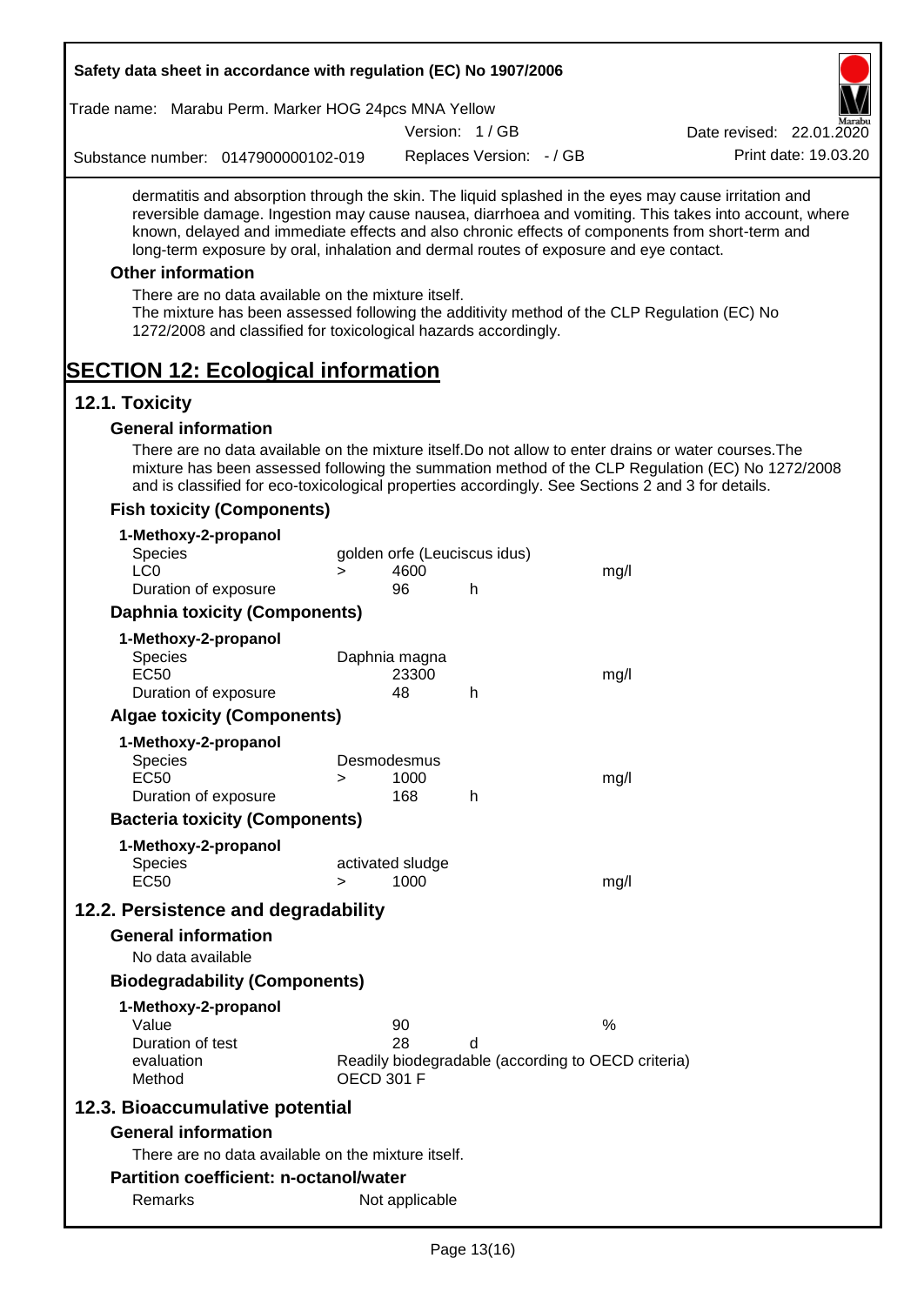## **Safety data sheet in accordance with regulation (EC) No 1907/2006**

Trade name: Marabu Perm. Marker HOG 24pcs MNA Yellow

Version: 1 / GB

Substance number: 0147900000102-019

Replaces Version: - / GB Print date: 19.03.20 Date revised: 22.01.2020

# **12.4. Mobility in soil**

# **General information**

There are no data available on the mixture itself.

# **12.5. Results of PBT and vPvB assessment**

## **General information**

There are no data available on the mixture itself.

# **12.6. Other adverse effects**

# **General information**

There are no data available on the mixture itself.

# **SECTION 13: Disposal considerations**

# **13.1. Waste treatment methods**

# **Disposal recommendations for the product**

Do not allow to enter drains or water courses. Wastes and emptied containers should be classified in accordance with relevant national regulation. The European Waste Catalogue classification of this product, when disposed of as waste is EWC waste code 08 03 12\* waste ink containing dangerous substances If this product is mixed with other wastes, the original waste product code may no longer apply and the appropriate code should be assigned. For further information contact your local waste authority.

## **Disposal recommendations for packaging**

Using information provided in this safety data sheet, advice should be obtained from the relevant waste authority on the classification of empty containers. Empty containers must be scrapped or reconditioned.

Not emptied containers are hazardous waste (waste code number 150110).

# **SECTION 14: Transport information**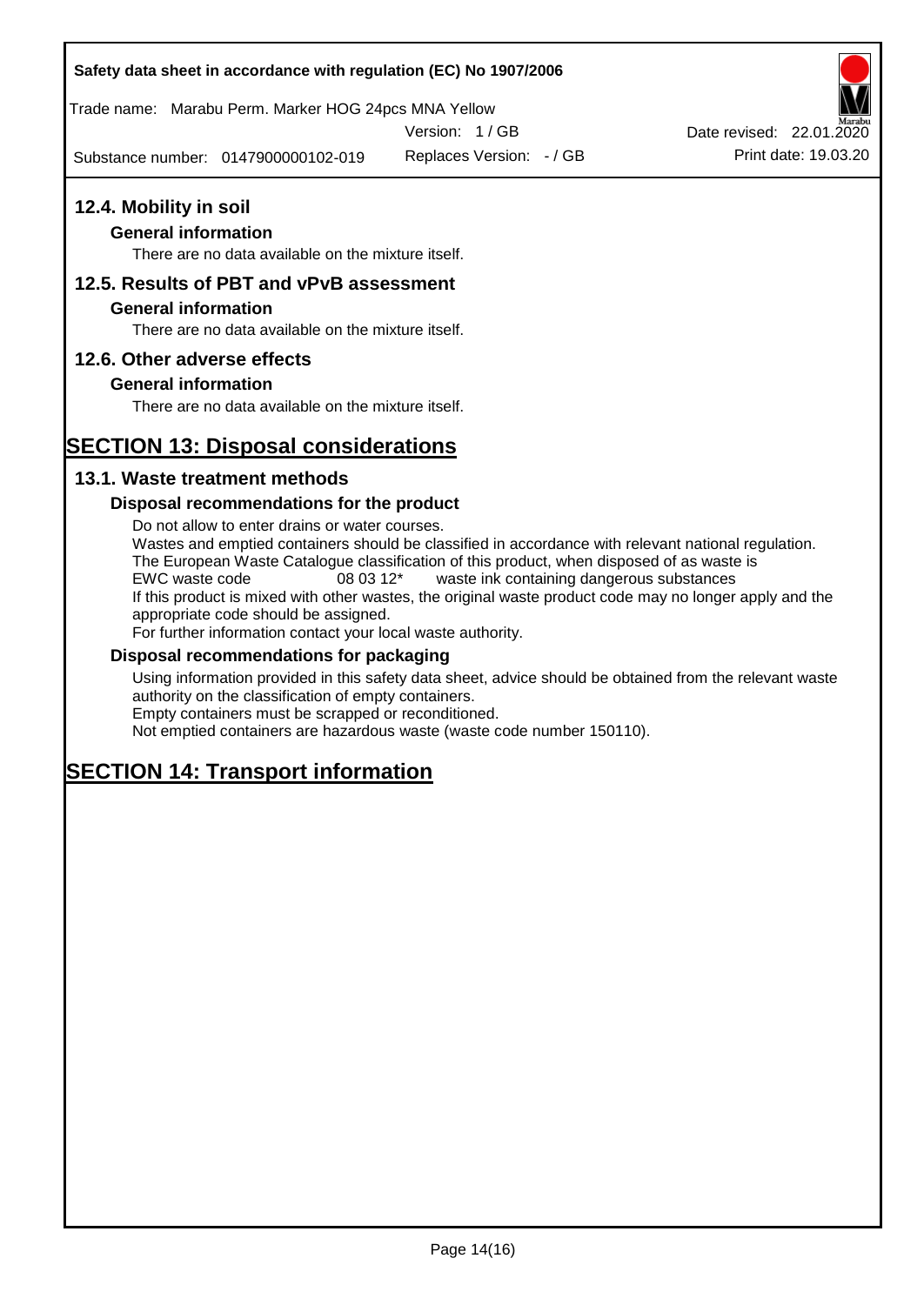| Safety data sheet in accordance with regulation (EC) No 1907/2006 |  |
|-------------------------------------------------------------------|--|
|-------------------------------------------------------------------|--|

# Trade name: Marabu Perm. Marker HOG 24pcs MNA Yellow





Substance number: 0147900000102-019

|                                     | <b>Land transport ADR/RID</b> | <b>Marine transport</b><br><b>IMDG/GGVSee</b> | Air transport<br><b>ICAO/IATA</b> |
|-------------------------------------|-------------------------------|-----------------------------------------------|-----------------------------------|
| Tunnel restriction code             | D/E                           |                                               |                                   |
| 14.1. UN number                     | 1263                          | 1263                                          | 1263                              |
| 14.2. UN proper shipping name       | <b>PAINT</b>                  | <b>PAINT</b>                                  | <b>PAINT</b>                      |
| 14.3. Transport hazard<br>class(es) | 3                             | 3                                             | 3                                 |
| Label                               |                               |                                               |                                   |
| 14.4. Packing group                 | Ш                             | Ш                                             | Ш                                 |
| Special provision                   | 640E                          |                                               |                                   |
| <b>Limited Quantity</b>             | 51                            |                                               |                                   |
| Transport category                  | 3                             |                                               |                                   |
| 14.5. Environmental hazards         |                               | no                                            |                                   |

# **Information for all modes of transport**

## **14.6. Special precautions for user**

Transport within the user's premises:

Always transport in closed containers that are upright and secure.

Ensure that persons transporting the product know what to do in the event of an accident or spillage.

# **Other information**

**14.7. Transport in bulk according to Annex II of Marpol and the IBC Code**

# no

# **SECTION 15: Regulatory information**

# **15.1. Safety, health and environmental regulations/legislation specific for the substance or mixture**

## **VOC**

VOC (EU) 75 %

## **Other information**

The product does not contain substances of very high concern (SVHC).

# **15.2. Chemical safety assessment**

For this preparation a chemical safety assessment has not been carried out.

# **SECTION 16: Other information**

**Hazard statements listed in Chapter 3**